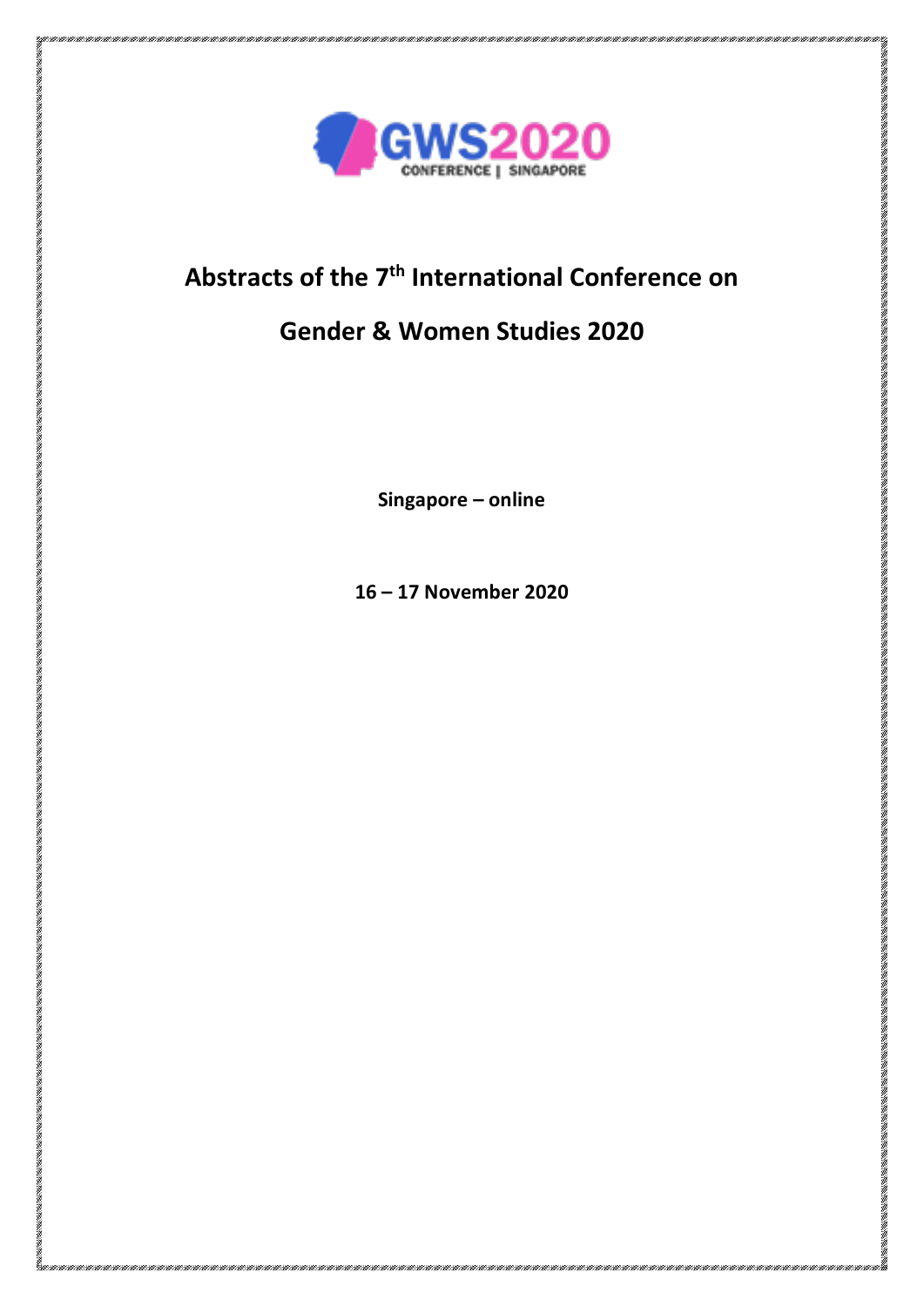## **Published by**

## **Unique Conferences Canada**

[info@uniqueca.com](mailto:info@uniqueca.com) <https://uniqueca.com/>

Not for sale

Digital Publication November 2020

**ISBN978-1-988652-33-7**



@UCC November 2020 All rights reserved.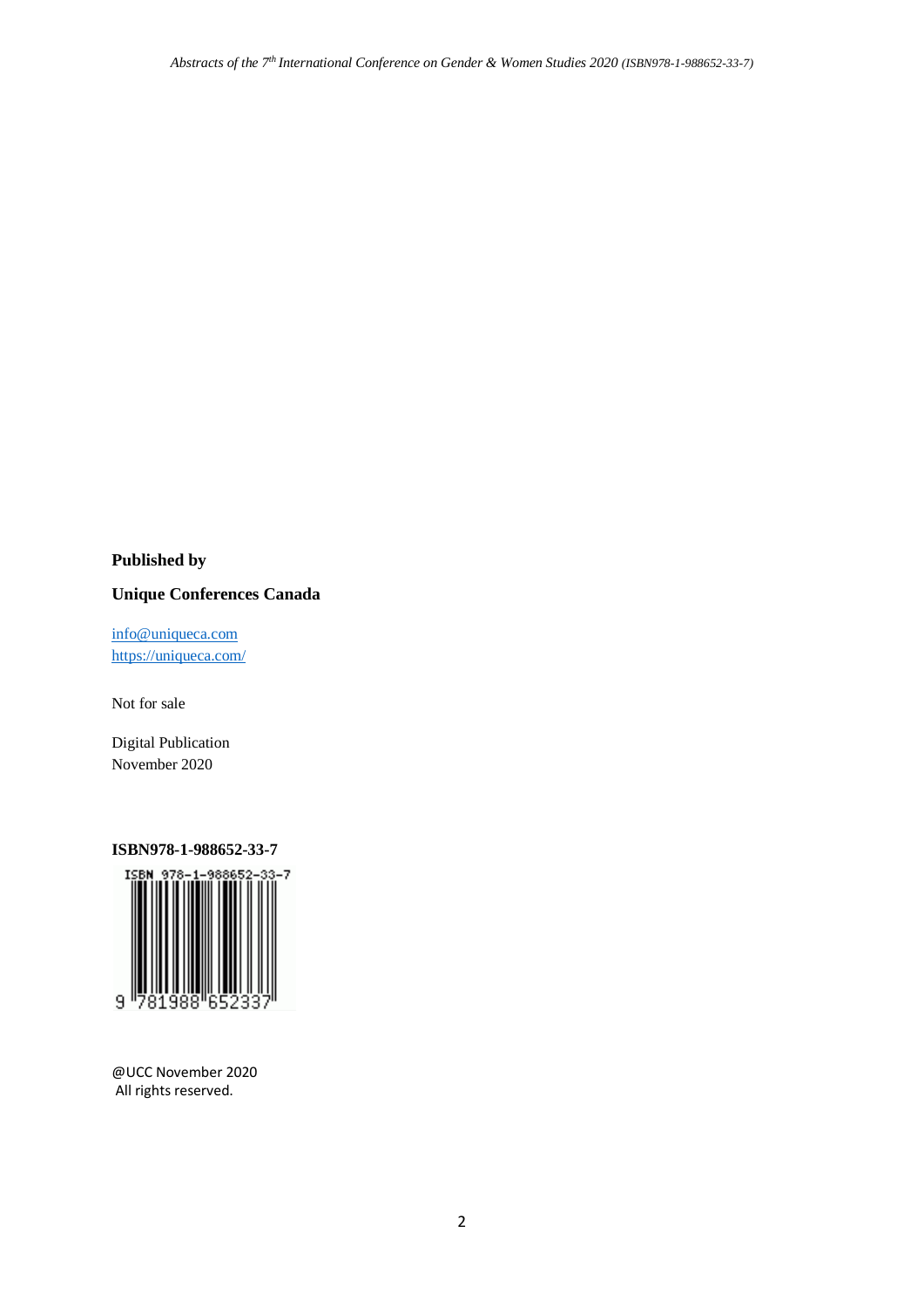## **7 th International Conference on Gender & Women Studies 2020**

## **GWS2020 Conference Convener**

Dr. Prabhath Patabendi International Center for Research & Development Sri Lanka

## **Keynote Speaker**

Dr Madhu Sharan, President, Hand in Hand India

## **Keynote Speaker**

Dr Michelle Philip Associate Professor and Head, Department of English and Culture Studies, Wilson College, Mumbai India

## **Organizer**

International Center for Research & Development (ICRD)

## **Conference Partner**

Unique Conferences Canada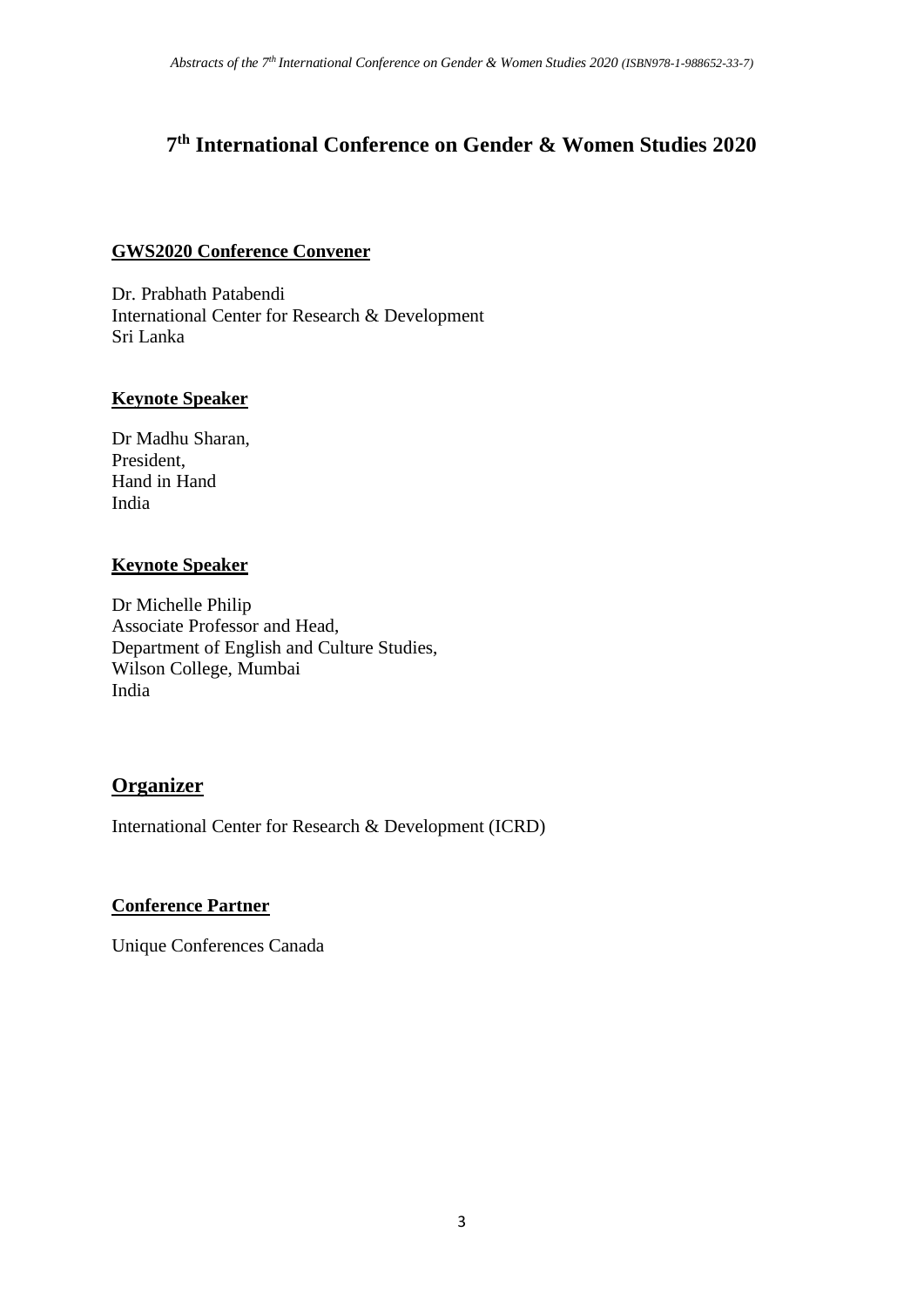## **7 th International Conference on Gender & Women Studies 2020**

## **GWS2020 Faculty**

## **Conference Advisors**

Dr. Lesley Ljungdahl, University of Technology Sydney, Australia Prof. N.S. Cooray, International University of Japan Dr. Rafidah Hanim Mokhtar,Universiti Sains Islam Malaysia Prof. Cher Weixia Chen, George Mason University, USA

## **International Scientific Committee**

Dr. Helen Peterson (Sweden) Prof. Cher Weixia Chen (USA) Prof. Risa Morimoto (United Kingdom) Dr. (Mrs) Upena D Dalal (India) Dr Rafidah Hanim Mokhtar (Malaysia) Dr. Madhu Sharan (India) Dr. Grace V. S. Chin (Malaysia) Prof. Timothy F. Yerima (Nigeria) Prof. Donathan Brown (USA) Dr. Anuradha Benerjee (India) Dr. Kana Takamatsu (Japan) Dr. Ambreen Salahuddin (Pakistan) Dr. Dang Thi Hoa (Vietnam) Dr. Michelle Philip (India)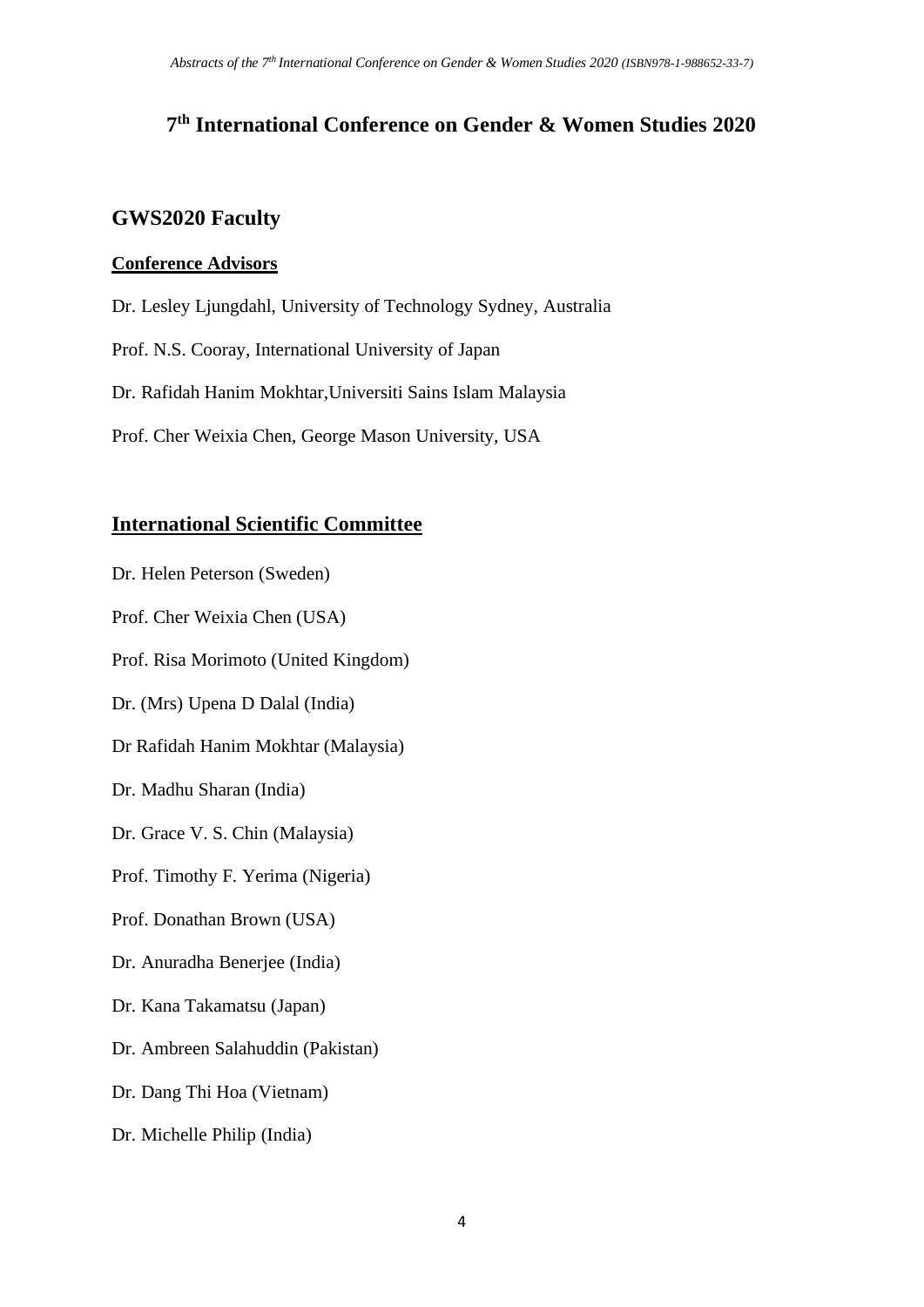## **Unique Conferences Canada**

### DISCLAIMER·

All views expressed in these proceedings are those of the authors AND THERRFORE THE AUTHORS HOLD RESPONSIBLE FOR THE VIEWS CONTAINED IN THIS PUBLICATION and THE PUBLISHERS do not necessarily represent the views of, and should not be attributed to, the International Center for Research & Development and Unique Conferences Canada.

The publishers do not warrant that the information in this publication is free from errors or omissions.

The publishers do not accept any form of liability, be it contractual, tortuous, or otherwise, for the contents of this publication for any consequences arising from its use or any reliance place on it.

The information, opinions and advice contained in this publication may not relate to, be relevant to, a reader's particular interest.

Portions of this publication are copyrighted. Except as permitted under the Copyright Act, the copyrighted parts may not be copied or reproduced by any process, electronic or otherwise, without the specific written permission of the copyright owners. Neither may information be stored electronically in any form whatsoever without such permission.

#### **Unique Conferences Canada**

Email: [info@uniqueca.com](mailto:info@uniqueca.com) Website: <https://uniqueca.com/>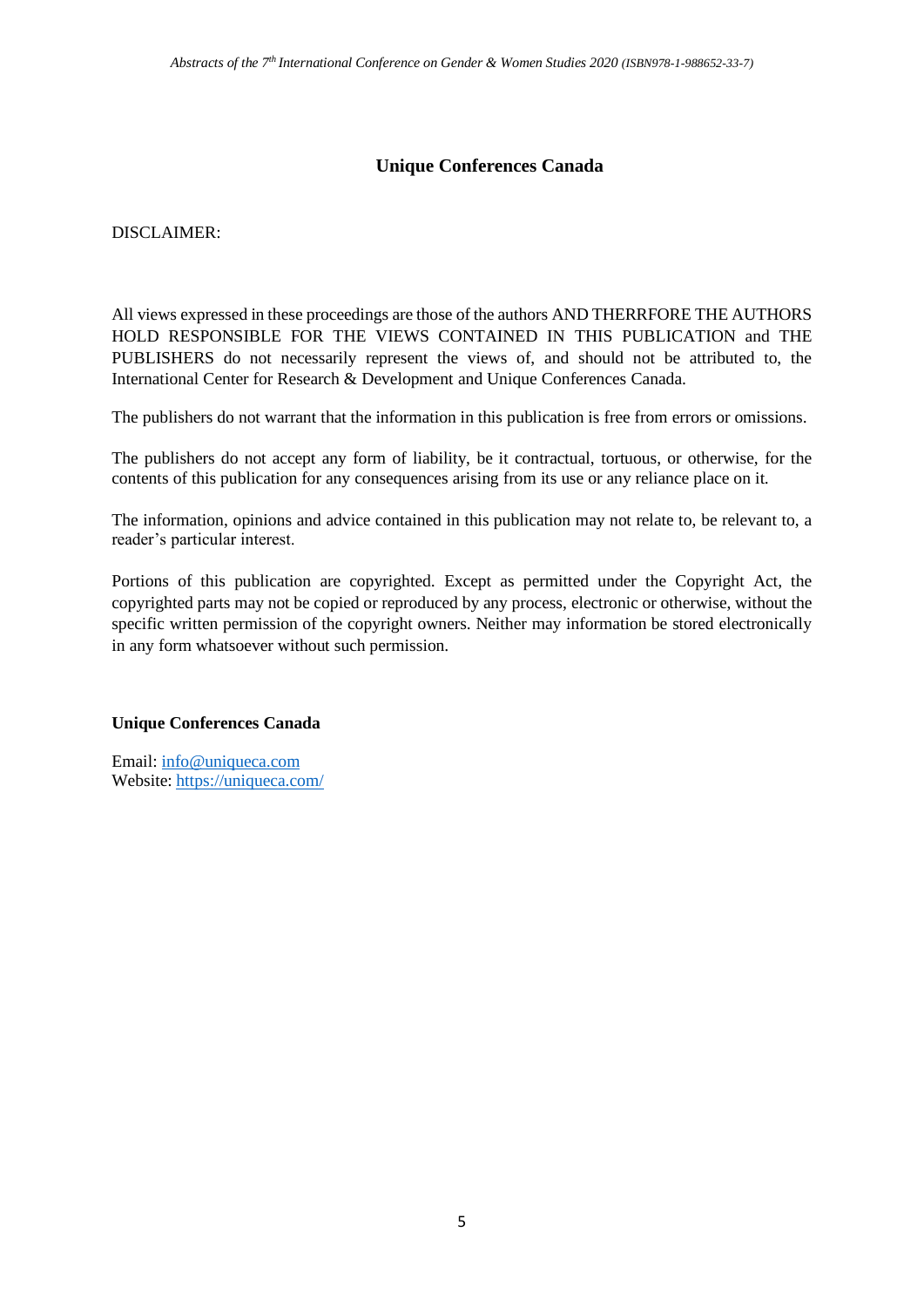## **Table of Contents**

|                | <b>Topics of the Abstracts</b>                                                                                                                         | <b>Presenting Authors</b>         | Page<br>No.        |
|----------------|--------------------------------------------------------------------------------------------------------------------------------------------------------|-----------------------------------|--------------------|
| $\mathbf{1}$   | COVID-19: Challenges and Response in Rural India- A Case<br>Study of an NGO                                                                            | Dr. Madhu Sharan                  | 8                  |
| $\overline{2}$ | "Women as Visionaries in Action for<br>Sustainable<br>Development in the Post-Pandemic Scenario"                                                       | Dr. Michelle Philip               | 9                  |
| 3              | Access to Justice for LGBT people victims of Sexual and<br>Gender-Based Crimes in Southeast Asia, Europe and North<br>America. A comparative research. | Francesca Braga                   | 10                 |
| $\overline{4}$ | Media Literacy and Information and Communication<br>Technology: Effects of Political Tweets on Female Citizens                                         | Dr. Navodita Pande                | 11                 |
| 5              | Women Law and Human Rights: A Call for Gender Balance                                                                                                  | Dr. Nneka Umejiaku                | 12                 |
| 6              | Spanish composers and conductors                                                                                                                       | Prof. Sandra Soler<br>Campo       | 13                 |
| $\overline{7}$ | India's missing working women: Tracing the journey of<br>women's economic contribution over the last seven decades                                     | Mitali Nikore                     | 14                 |
| 8              | Thai Female Solo Backpackers: Identities, National<br>Boundaries and Stereotypes, Myths and Negotiating Gender.                                        | Pol. Maj. Phrueksa<br>Boondamnoen | 15                 |
| 9              | An explorative study on Women Workers in the Gig<br>economy in India                                                                                   | Risha Ramachandran                | 16                 |
| 10             | Gendered Occupational<br>Segregation: A<br>Challenge<br>to<br>Sustainable Development                                                                  | Pritha Roychowdhury               | $\lceil 17 \rceil$ |
| 11             | Engendering Oil: Exploring Women's Land Rights in<br><b>Extractive Industries</b>                                                                      | Nerea Amisi Okong'o               | 18                 |
| 12             | Understanding barriers and facilitators to sexual and<br>reproductive health care rights of women with disabilities in<br>Bangladesh                   | Adrita Kaiser                     | 19                 |
| 13             | Ina-Na: Staging the Feminine Body Through the Tadtarin<br>Performance in the Chamber Theatre Adaptation of Nick<br>Joaquin's "The Summer Solstice"     | Baylosis, A.B.                    | 20                 |
| 14             | Women, their bodies and the space of Violence                                                                                                          | Ishita Sehgal                     | 21                 |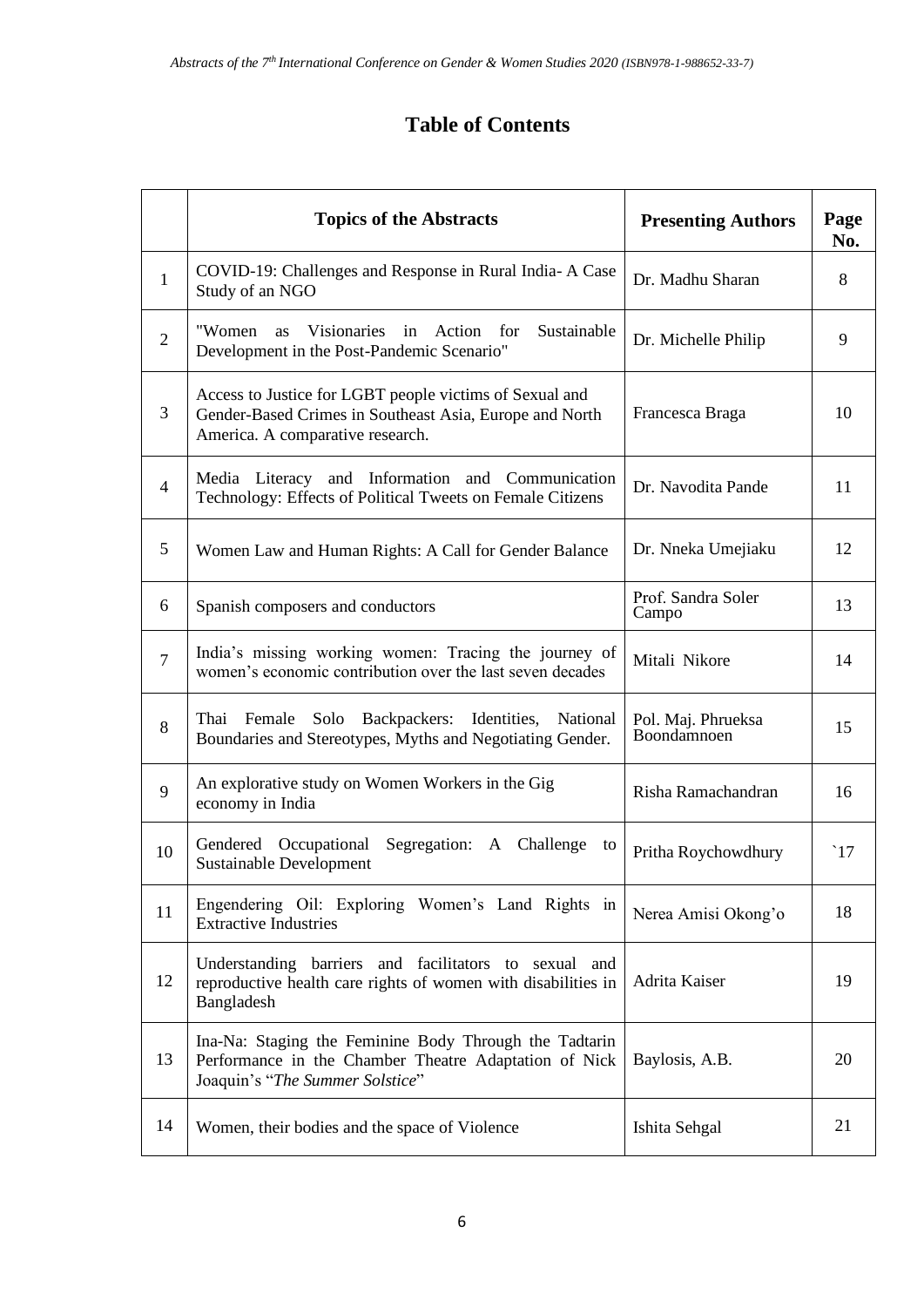|    | <b>Topics of the Abstracts</b>                                                                                                                           | <b>Presenting Authors</b>                              | Page<br>No. |
|----|----------------------------------------------------------------------------------------------------------------------------------------------------------|--------------------------------------------------------|-------------|
| 15 | Gendered Narratives in Translation: The case of Conflict-<br>Related Sexual Violence in East Timor                                                       | Zhi Ming Sim                                           | 22          |
| 16 | A Tale of Two Chinese Cities: Restrictive Emotionality and<br>Depression in High School students from Shenzhen and Yuxi                                  | Zhang Yuan                                             | 23          |
| 17 | The role of materiality in the gendering of household fishery<br>decision-making and practices in coastal Ghana.                                         | Moses Adjei                                            | 24          |
| 18 | When Do Women Talk About Harassment?                                                                                                                     | Dr. Kaushik<br>Bhattacharya                            | 25          |
| 19 | Encouraging more women to pursue engineering as a career<br>by addressing stereotypical misconceptions                                                   | Yu Zhang                                               | 26          |
| 20 | Transnational Advocacy Network (GAATW) on Resolving<br>Issues of Women Worker Migration and Human Trafficking<br>in Southeast Asia                       | Monica Vira Ajeng<br>Kristanti                         | 27          |
| 21 | Gender Perspectives for the Climate Change under the<br>Multilateral Environmental Agreements                                                            | Dr. Chhatradhar Das                                    | 28          |
| 22 | "Is She a Bad Mother?": Motherhood, Class and Sexuality in<br>Thailand                                                                                   | Atitaya Asa                                            | 29          |
| 23 | Collective Identity Creation of Online Muslim Feminists                                                                                                  | Dr. Sadia Ali                                          | 30          |
| 24 | Sustainability of Women's Involvement in Eco-Tourism<br>Industry in Pangasinan, Phils.                                                                   | Dr. Cristeta C. Dulos<br>and<br>Dr. Catalina C. Platon | 31          |
| 25 | Is the Universal Periodic Review enhancing the rights of all<br>persons of diverse sexual orientation and gender identity?                               | Dr. Saskia Ravesloot                                   | 32          |
| 26 | Study to Establish the Impact of Holding Driving License on<br>Women's Financial Inclusion: A Case of Different Social<br>Groups from A Suburb in India  | Prof. Rahul Tiwari                                     | 33          |
| 27 | Gender and Social Inclusion Issues across Sanitation Chain in<br>Tamil Nadu                                                                              | Kavita Wankhad                                         | 34          |
| 28 | Gender Mainstreaming of Women in Peace and Security<br>Forces: A Study of Women (Mahila) Constables Serving in<br>the Border Security Force (BSF), India | Ashima Grover                                          | 35          |
| 29 | Under the patriarchal umbrella: Image of women in Polish<br>school textbooks - a content analysis.                                                       | Dr. Aleksandra Gajda                                   | 36          |
| 30 | Adornment and queer fantasy                                                                                                                              | Ellie Lee-Duncan                                       | 37          |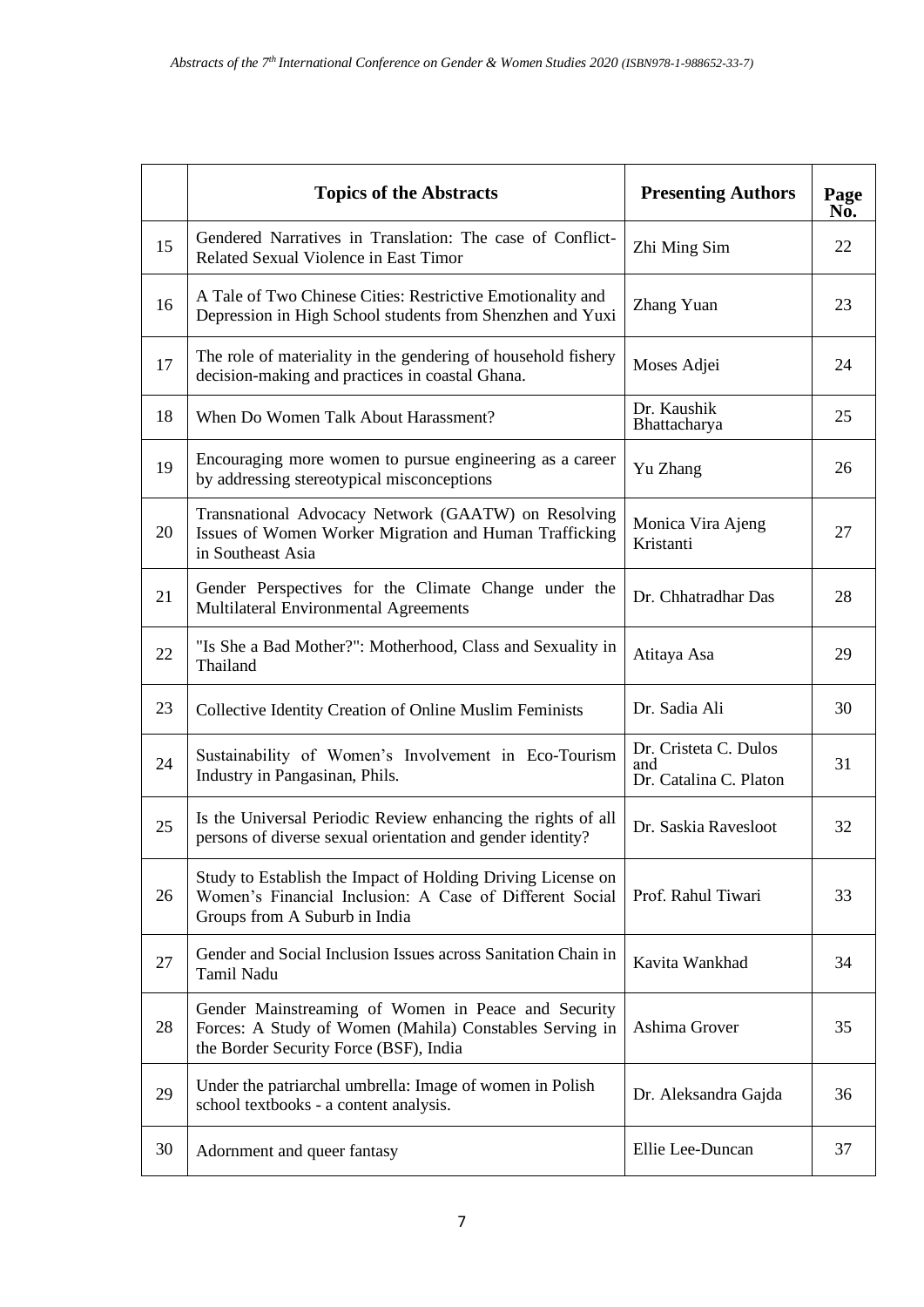## **KEYNOTE SPEECH**

#### **COVID 19: Challenges and Response in Rural India - A Case Study of an NGO.**

#### Dr. Madhu Sharan

#### *President, Hand in Hand, India*

The COVID-19 pandemic has led to a drastic loss of human life worldwide and presents an unprecedented challenge to public health, food systems and the world of work. The economic and social disruption caused by the pandemic has been devastating with tens of millions of people at risk of falling into extreme poverty. It is projected that the number of undernourished people, currently estimated at nearly 690 million, could increase by up to 132 million by the end of the year. With 8 out of the 10 'new poor,' in middle income countries, the plight of these nations is incomprehensible, and India is no exception. It is estimated that about 400 million people working in the informal economy in India are at risk of falling deeper into poverty and the risk if further exacerbated for the 700 million people or 69% of the population residing in rural areas.

In India, much like other developing countries, rural women who disproportionately bear the burden of myriad social and economic hardships have witnessed the worst of the pandemic. Over 71% of women (as compared to 59% of men) have lost their jobs after the lockdown and are at a greater risk of suffering from insecurities of health (including mental health), violence, food and livelihoods. Lack of access to information, technology and credit makes them especially vulnerable to falling back into the poverty trap. In response and recovery measures, it is vital to address the needs of women, and especially rural women, to mitigate the negative impacts of the pandemic borne by them.

India's vibrant civil society organizations working on the ground with communities are well placed to do this and this presentation highlights the remarkable efforts of one such CSO, **Hand in Hand, India** a leading NGO working on poverty alleviation among people living at the bottom of the pyramid, across 17 States of India, to reach out to and support the marginalised sections of rural societies including women with training, capacity building and livelihoods support services to mitigate the social and economic fallout of the COVID-19 pandemic.

Through Hand in Hand India's on-going efforts, millions of rural households have been provided awareness training on Government of India's schemes of livelihoods and covid-19 related health advisories. Additionally, 5,00,000 rural households have been assisted with access to Government of India's food rations and cash transfers including training on digital banking to enable them to do 'on-line' banking. Moreover, over 3,00,000 rural women have been provided with livelihoods support by way of enterprise development training and access to credit to pursue income generating activities. A significant number of women have been trained on digital literacy to enable them to save and prepare household in a judicious manner in these difficult times. Hand in Hand has worked towards providing counselling services to several hundreds of women to cope with the stress of increased household work, emerging mental health issues and the trauma resulting from loss of lives and livelihoods. Together, these initiatives have enabled rural women restore their livelihoods, ensure continuous income and thereby improve their and their family's social and economic condition. These initiatives have helped build resilience and rekindle hope in the rural poor. Going forward, Hand in Hand's efforts towards building long term resilience is expected to help women combat not just the covid-19 crisis but also any future crisis.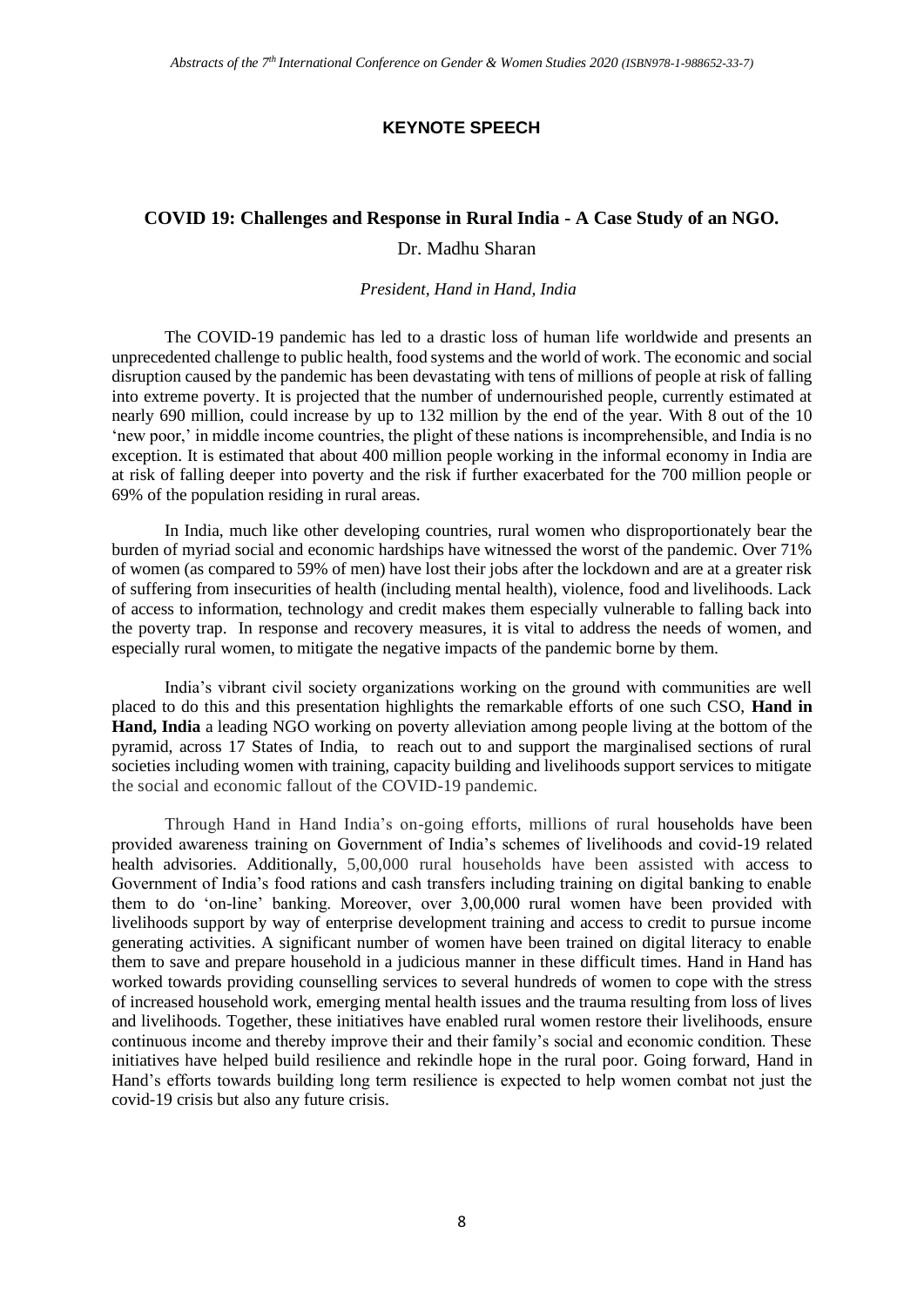### **KEYNOTE SPEECH**

## **Women as Visionaries in Action for Sustainable Development in the Post-Pandemic Scenario**

#### Dr. Mrs Michelle Philip

*Associate Professor and Head,* 

*Department of English and Culture Studies, Wilson College, Mumbai, India*

In March 2020, the eerie silence of the pandemic-induced lockdown descended on the world, the daily commerce of life ground to a halt, and the wave of humanity was forced to retreat to the confines of the four walls of our homes. Women who were only granted limited access to public spaces in a pre-pandemic world, had to seek refuge in private spaces; their homes which had offered them the much-needed privacy when family members left for work each day. Family members, now forced to stay indoors, marked an invasion of privacy into the woman's world and as always, women rose to the occasion. Isolation in these perilous times demanded that women re-imagine their private and protected spaces to accommodate the intrusion, as personal spaces transformed into workspaces.

The commitment of women to a common vision: creating and strengthening new communities, encouraging physical distancing while strengthening social bonds, uniting through a common fight for survival, to seek justice for and accountability from all stake-holders cannot be overlooked. An old African proverb says, 'It takes a community to raise a child.' The distinct challenge on us women is to raise awareness of human experience regardless of ethnicity, geographic location or religious beliefs, making space for a human connection. This paper will attempt to outline how important it is to recognise the role of women as visionaries of the current and post-pandemic scenario.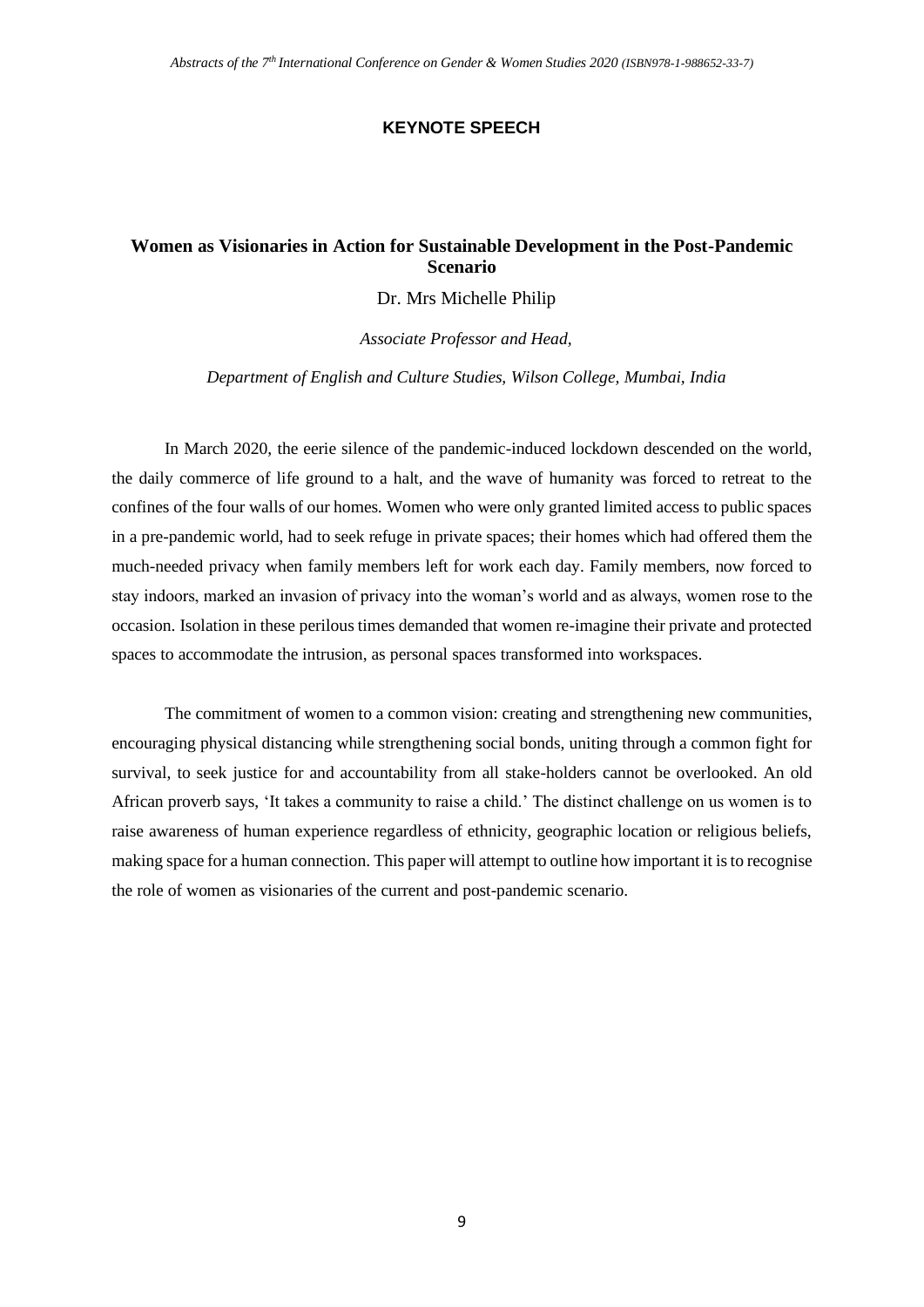## **Access to Justice for LGBT people victims of Sexual and Gender-Based Crimes in Southeast Asia, Europe and North America. A comparative research.**

Francesca Braga

*PhD Candidate in International Law*

*Middlesex University London, United Kingdom*

The paper will provide an overview on access to justice (A2J) for LGBT people victims of Sexual and Gender-Based crimes (SGBC) in Southeast Asia, Europe and North America. GBC are those crimes committed against people, whether male or female, because of their sex and/or socially constructed gender roles. They may include sexual violence but also non-sexual attacks on people because of their gender. While almost all countries have laws that criminalize most forms of homicide, it will be necessary to expressly identified SGBC as national and international crimes. Reported cases about SGBC against LGBT people are very rare, especially in patriarchal society. The culture of silence is one of the main root causes and it is based on several reasons. Ensuring equality and nondiscrimination in the effective A2J are one of the prerequisites to end impunity. Practitioners, such as judges, lawyers, prosecutors and police officer, should adopt a gender-sensitive approach during the daily job. LGBT people also face challenges to have access and equal opportunity in the legal professions and consequently in the justice sector. LGBT people often lack equal access to legal education curricula, both in quality and content, and professional development. Gender-based disparities and intersection of multiple forms of bias are common in the justice system. Moreover, the feminization of legal professions is not yet a global phenomenon and female practitioners often do not receive the same presumption of competence or commitment as their male colleagues. In this way, LGBT people remain out of the circle of career justice development. The paper is the combination of comparative quantitative and qualitative techniques design using surveys and interviews. It is also based on comprehensive desk reviews of the current state of published and unpublished literature on LGBT people A2J globally, and UN resolutions on A2J. The paper reflects the fact that GBC against LGBT people are still under-investigated, under-prosecuted and remain the least condemned crime. Recommendations for effective interventions in addressing A2J for LGBT people will also be discussed. The paper aims at answering the following questions: Whether LGBT people may be able to have access to justice? What are the main reasons? And why are LGBT people more exposed to SGBC in some countries than in others?

*Keywords: impunity, justice, LGBT, SGBC*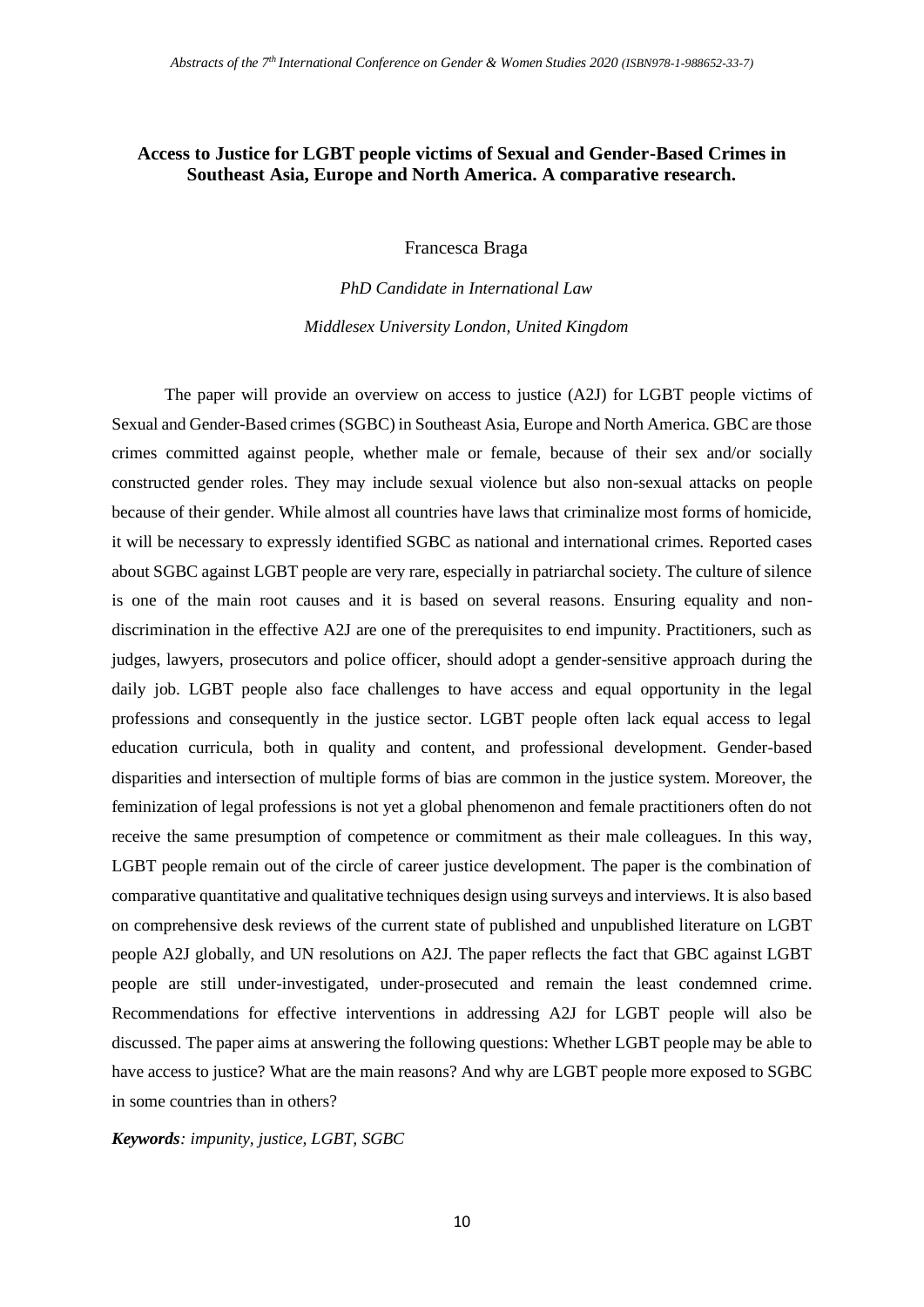## **Media Literacy and Information and Communication Technology: Effects of Political Tweets on Female Citizens**

#### Dr. Navodita Pande

# *Researcher, Chetnad NGO, Kanpur, Uttar Pradesh, India Media Teacher, Sheiling House School, Kanpur, Uttar Pradesh, India*

The most recent Cambridge Analytica case indicates that psychological manipulation, entrapment techniques and fake news campaigns can jeopardize democracy and the healthy functioning of a political system. It also shows how technology giants can use profiles of citizens to change public opinion in favour of one or the other political party.Therefore digital literacy is needed so citizens may remain informed about how their preferences are being used by various organizations. According to Gilster (1997) the most critical of these is the ability to make educated judgements about what we find online. Focused on sorting and interpreting, sometimes simultaneously, visible actions and symbols, a visually literate person is able to communicate information in a variety of forms, to appreciate the masterworks of visual communication (Chauvin, 2003). Visually literate individuals have a sense of design, the creative ability to create, amend, reproduce images, digital or not, in a mutable way. While fake news and disinformation are being used to shape and polarize opinion, it has also triggered violence in many instances. In India alone, in 2018, at least 25 people were lynched in separate incidents, triggered by online rumours (Sen & Murali, 2019). Some of the key questions this study will answer are: what is the educational and intellectual level of female Twitter users, what are the digital literacy levels of these users, what are the other demographic details of these Twitter users, how 'informed' are they about political events within India, what is their level of 'understanding' about politicians or leaders they follow. Compare this data with those of non-Twitter users. The hypothesis is: there is a 'higher' level of 'media literacy' among Twitter users. Interviews will be conducted on the matter which will be analysed statistically, possibly with the help of a software. Data will be collected through online interviews or through physical interviews. A sample size of around 50 Twitter users will be analysed.

*Keywords: media technology, media and gender, political communication, female voters*

#### **References**

Chauvin, B. A. (2003). Visual or media literacy? *Journal of Visual Literacy*, *23*(2), 119-128.

Gilster, P., & Glister, P. (1997). *Digital literacy*. New York: Wiley Computer Publications..

Lippmann, W. (2017). *Public opinion*. Routledge.

Sen, S., Badge, R., & Murali, R. (2019). Ligament injuries of the hand. *Orthopaedics and Trauma*, *33*(1), 38-44.

Chandler, D. (1995). Technological or media determinism.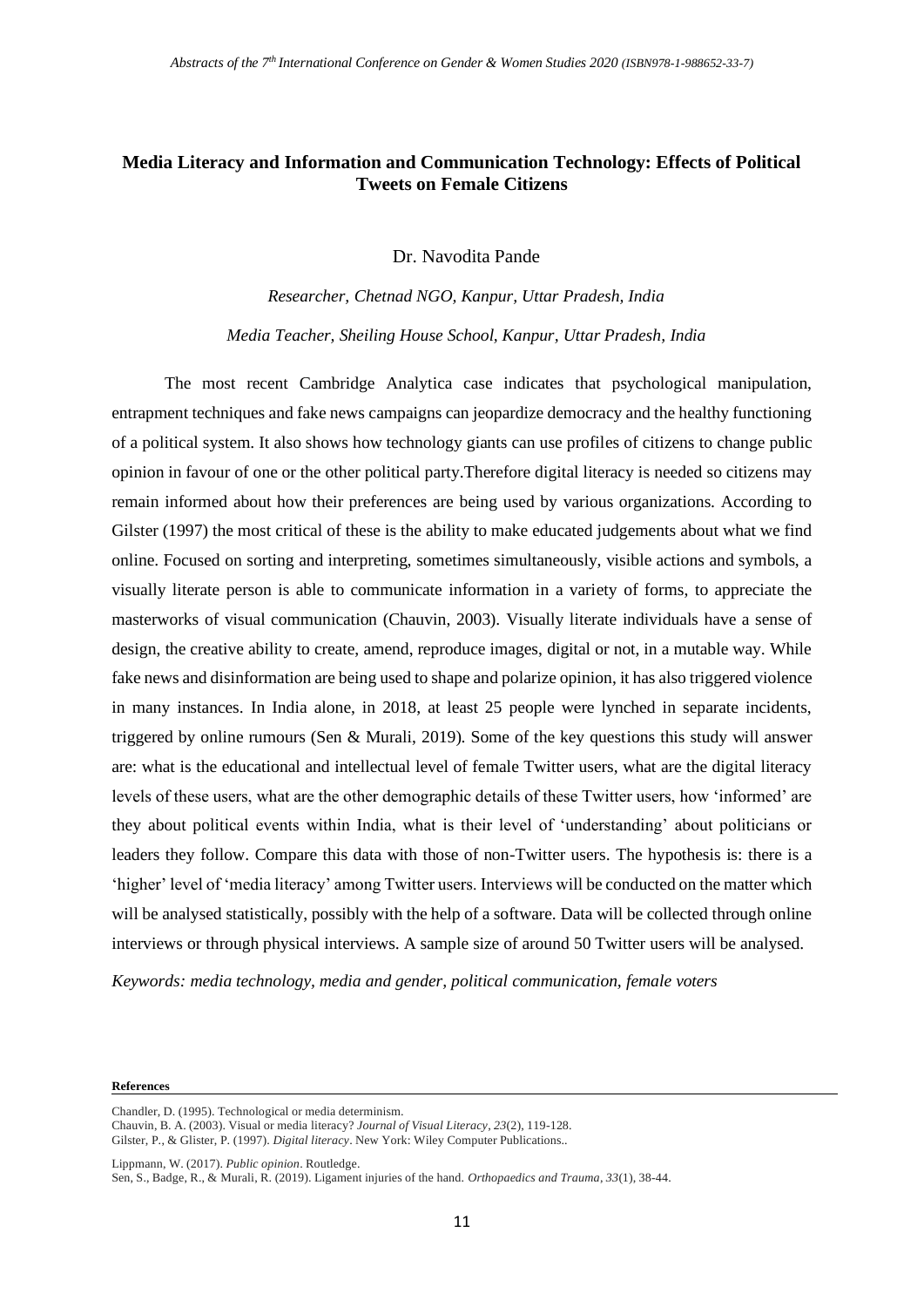#### **Women Law and Human Rights: A Call for Gender Balance**

Dr. Nneka Umejiaku

*Senior Lecturer, Department of Commercial and Property Law,*

*Faculty of Law,* 

*Nnamdi Azikiwe University, Awka, Nigeria.*

The work advocates for gender balance by determining the extent Nigeria as a state party and a member of the United Nations and African Union, has implemented international human rights instrument. The study analyses factors that exacerbate violence against women and discovers that the major drawback to women's right stem from gender imbalance which is visible in every sphere. Hence, women are still discriminated in political, economic and social sphere. Further, the study identifies challenges in the realization of women's rights and proffers suggestion on ways they can protect their rights as recognized in international instrument. Accordingly, the paper recommends that state parties should eliminate factors that breed violence and discrimination against women in every sphere by domesticating international laws that provides for protection of women's rights. Also, review of national legislation particularly 1999 Constitution of the Federal Republic of Nigeria (as amended), the Child's Rights Act, Criminal Code is crucial for elimination of violence against women .Furthermore, collaboration with other Non-Governmental Organisation is critical for achieving gender balance.

*Keywords: Women, Human Rights and Gender Balance.*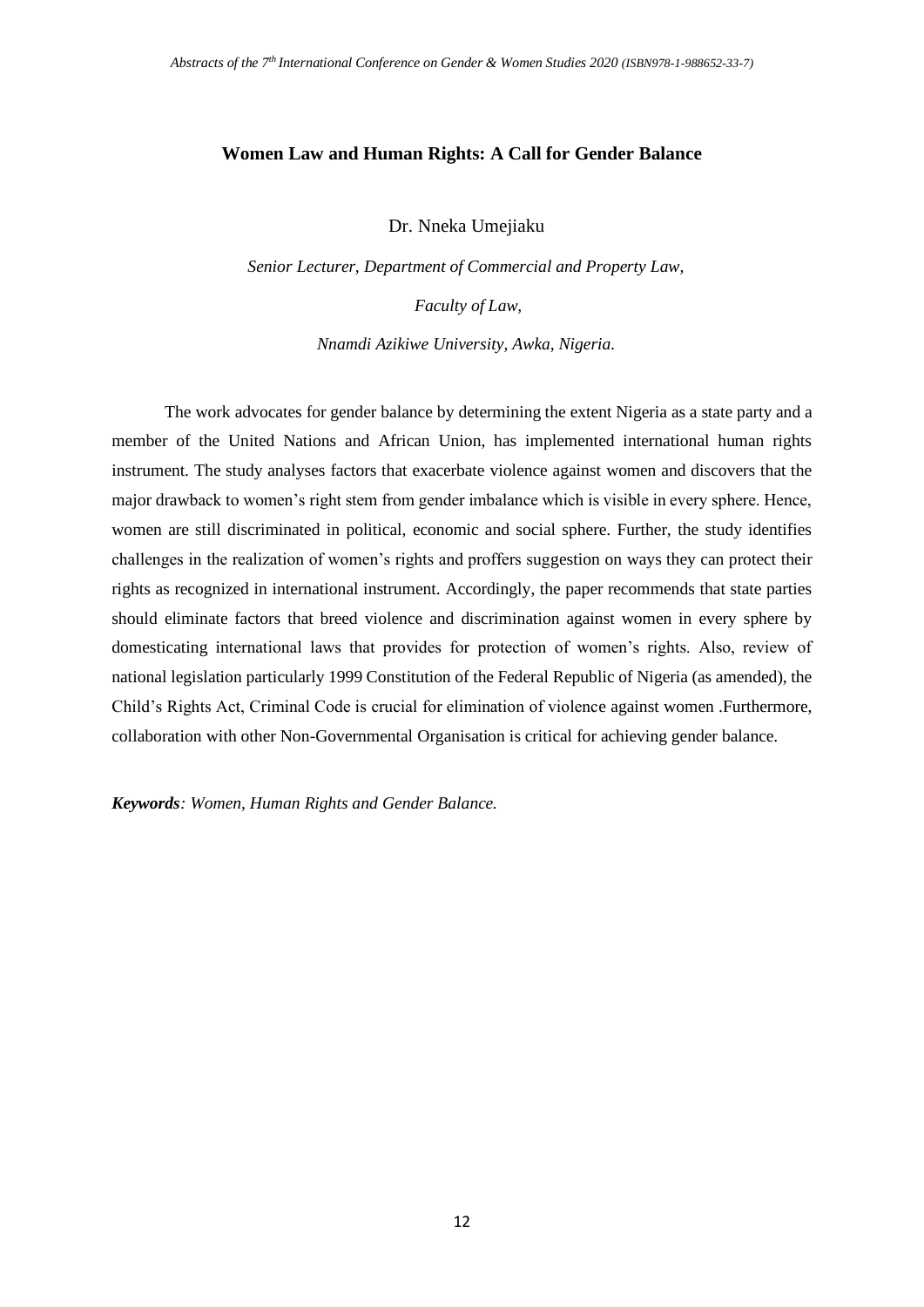#### **Spanish composers and conductors**

#### Sandra Soler Campo

#### *Professor, Music Department – Faculty of Education - University of Barcelona, Spain*

Despite being female composers since centuries, they did this activity in privacy, at home, and without publishing their works or exposing them to the public (or if they were published or staged they did it under a pseudonym, and therefore, always remaining in the shade). To appear in the public scene was a matter for men, who had no prejudice or inconvenience to show the public what they knew how to do or how they made the instruments speak in the case of the performers (Cook, 1959).

One of the greatest changes of the twentieth century has been the inclusion of women into social, political, and economic life, and their active participation in all these areas. As the century advanced, women were present in new areas of life and more often. Their presence became normal in theatres, cinemas and even in social clubs, in which, at the beginning of the century, only male presence was allowed (Mombiedro, 2014). Feminist discourse and social movement, which is identified with this discourse, need a new reality that is being built, society. Feminist theory is configured as a framework for interpreting the reality that surrounds us, which sees gender as a structure of power. In conceptualizing reality, feminist theory exposes the elements of social subordination and disadvantage that deprive women of their resources and rights (Postigo 2007).

Feminism was a part of musicology in the 1970s. It was largely thanks to the attention that some musicologists gave to the participation of women in music throughout history. James R. Briscoe published two anthologies in 1987 from female composers titled Anthology of Women's Music and Contemporary Anthology of Women's Music. Karin Pendle produced and edited a collection of essays on women in music titled Women and music: A story. Several musicologists are rediscovering the music of female composers such as Hildegard von Bingen, Barbara Strozzi, and Clara Schuman among others. Thanks to these works by musicologists around the world, music companies now sell more scores and music recordings from female composers.

This paper brings together a series of interviews with Spanish composers and conductors from different cities, ages and cultural backgrounds. The interview technique made it possible to obtain answers, beyond their own opinion, and acquire very important information told in the first person about experiences and opinions, as well as past and present situations in the musical context and on a personal level.

#### *Keywords: music, gender, feminism, composer*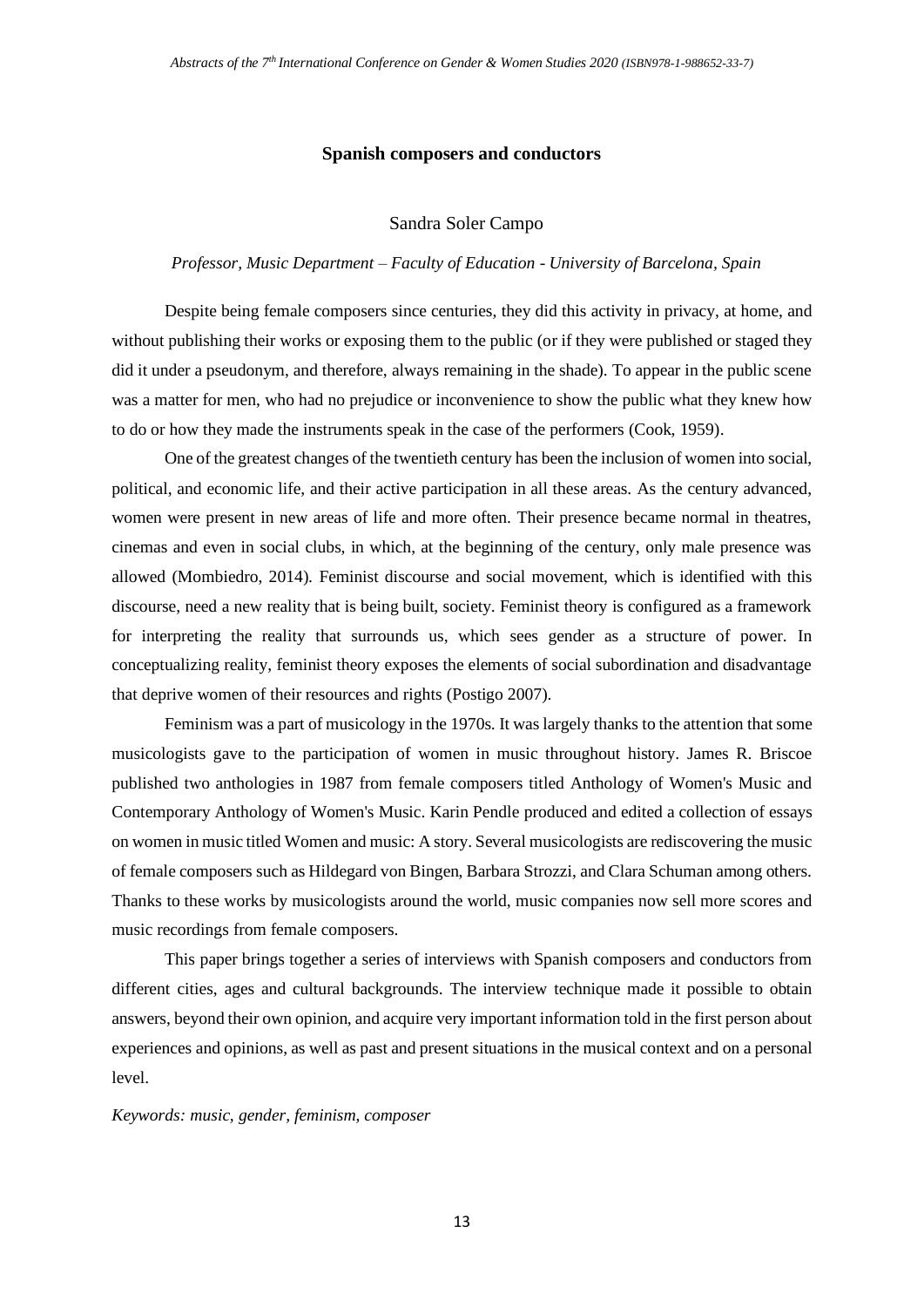## **India's missing working women: Tracing the journey of women's economic contribution over the last seven decades**

### Nikore, Mitali<sup>1&2</sup>

*<sup>1</sup>Assistant Director, School of Economics and Commerce, Adamas University, Kolkata, India* 

*<sup>2</sup>Development Economist (consultant), India Resident Mission, Asian Development Bank, New Delhi,* 

#### *India*

India, today, is an economic powerhouse on the global stage. It earned the moniker of the world's fastest growing major economy in 2017, maintaining growth rates above 7% consistently since 2011-12. For India's women however, the year 2017 was significant for another reason – it was the year in which India's female labour force and workforce participation levels fell to their lowest ever levels since Independence. India has amongst the lowest rates of female labour force participation globally, with only parts of the Arab world being lower. This presents a queer conundrum – why is it that a country with considerable gains in female education, remarkable decreases in fertility rates, and increasing economic growth sees only a quarter of its women in the labour force.

Based on analysis of time series data over the last five decades (1970-2018), this paper finds that women's work is largely informal, invisible, and labour intensive. Over the years, women's labour force and workforce participation rates have secularly declined, and their average wages have consistently remained below that of men, with sticky wage gaps across rural and urban areas. The fall in labour force participation has been led by women in rural areas, while female unemployment rates have remained higher than men in urban areas. There is evidence of considerable gender-biased occupational segregation, and preponderance of women in traditional sectors, with low labour productivity – such as agriculture, handicrafts, handlooms, textiles etc. A high proportion of working women are in casual employment, particularly in rural areas, vis-à-vis men. Moreover, lack of control over assets such as land, as well as reluctance in engaging with the formal financing sector only worsens women's economic condition.

The paper then proceeds to explore some the validity of some explanations offered in the literature for these trends, and finds that occupational segregation and concentration of women in low growth sectors, income effect of rising household-incomes, increased mechanisation and now automation are leading factors giving rise to these trends. Moreover, the persistent notion that women's primary responsibility lies in domestic duties, manifests in them being seen as second income earners, lacking family and institutional support to sustain their careers. Thus, in the absence of targeted policy interventions, designed to support women's workforce participation, women are likely to continue being excluded from India's spectacular growth story.

### *Keywords: women, labour-force, employment, India*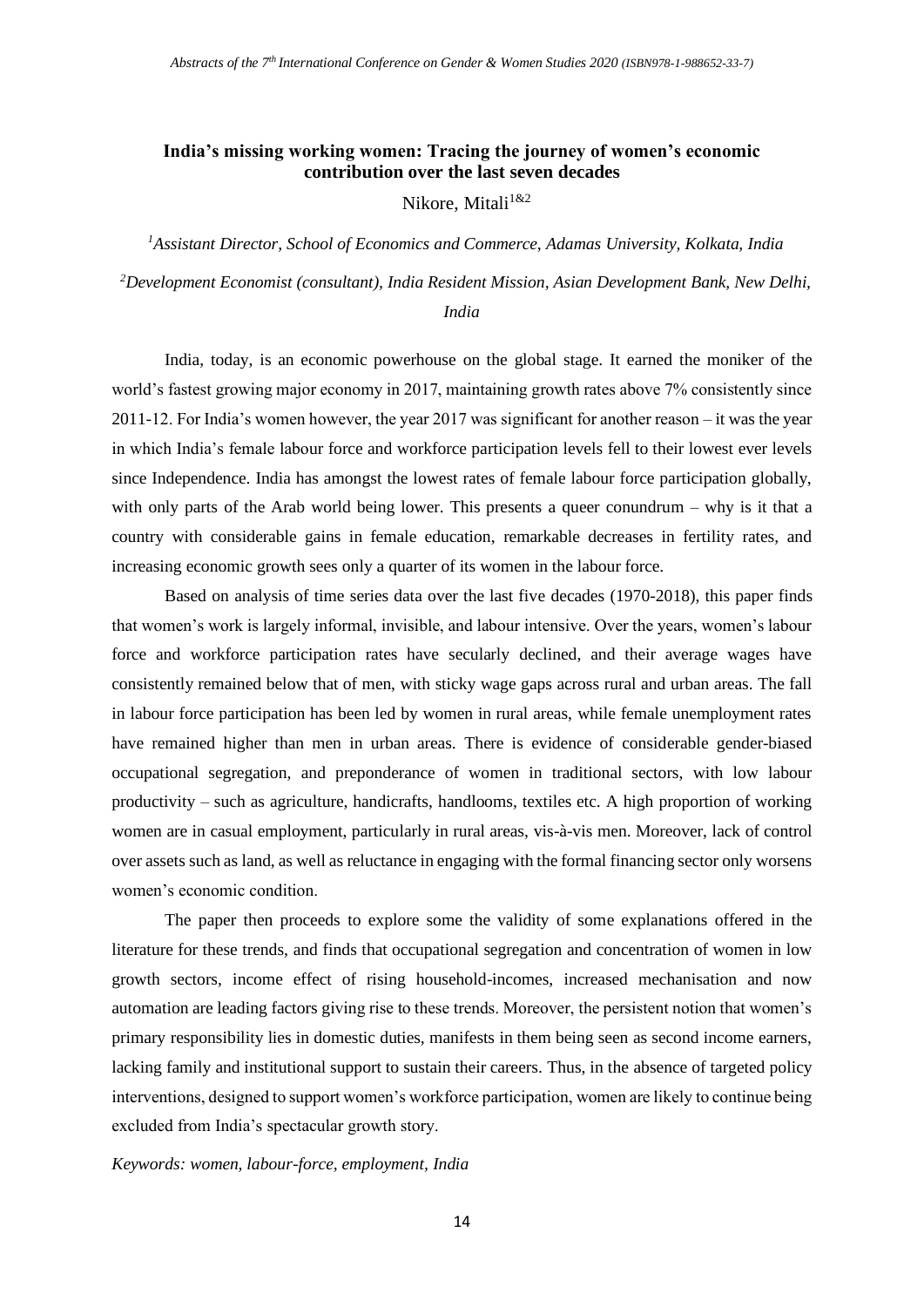## **Thai Female Solo Backpackers: Identities, National Boundaries and Stereotypes, Myths and Negotiating Gender.**

## Pol. Maj. Phrueksa Boondamnoen

#### *College of Interdisciplinary Studies. Thammasat University, Bangkok, Thailand*

Abstract: "Backpacking" is a new phenomenon in the Thai female society nowadays. This Paper begins by reviewing the motivation for Thai female solo backpackers. It aims at a motivation based on social identities, national boundaries and stereotypes, myths and negotiating gender. This study examines a social identities and stereotypes of these women. It points out and investigate how their identities can be constructed while they crossing the national boundaries. While travelling solo, how they cope with the myths, sexual harassment and discriminated situations. Then, how they negotiate the part of gender and their obstacles. A research methodology consists of feminist ethnography and qualitative research. This study followed by the open-ended questions, in-depth interview with a sample of then Thai females aged 15-62 and observatory participation are also proposed. The research revealed that the backpacking provided the participants a negotiating space imposed on them by societal and cultural rules. Then, they employed several tactics of negotiation.

*Index terms: Thai Female Solo Backpacker; Identities; Myths; Gender*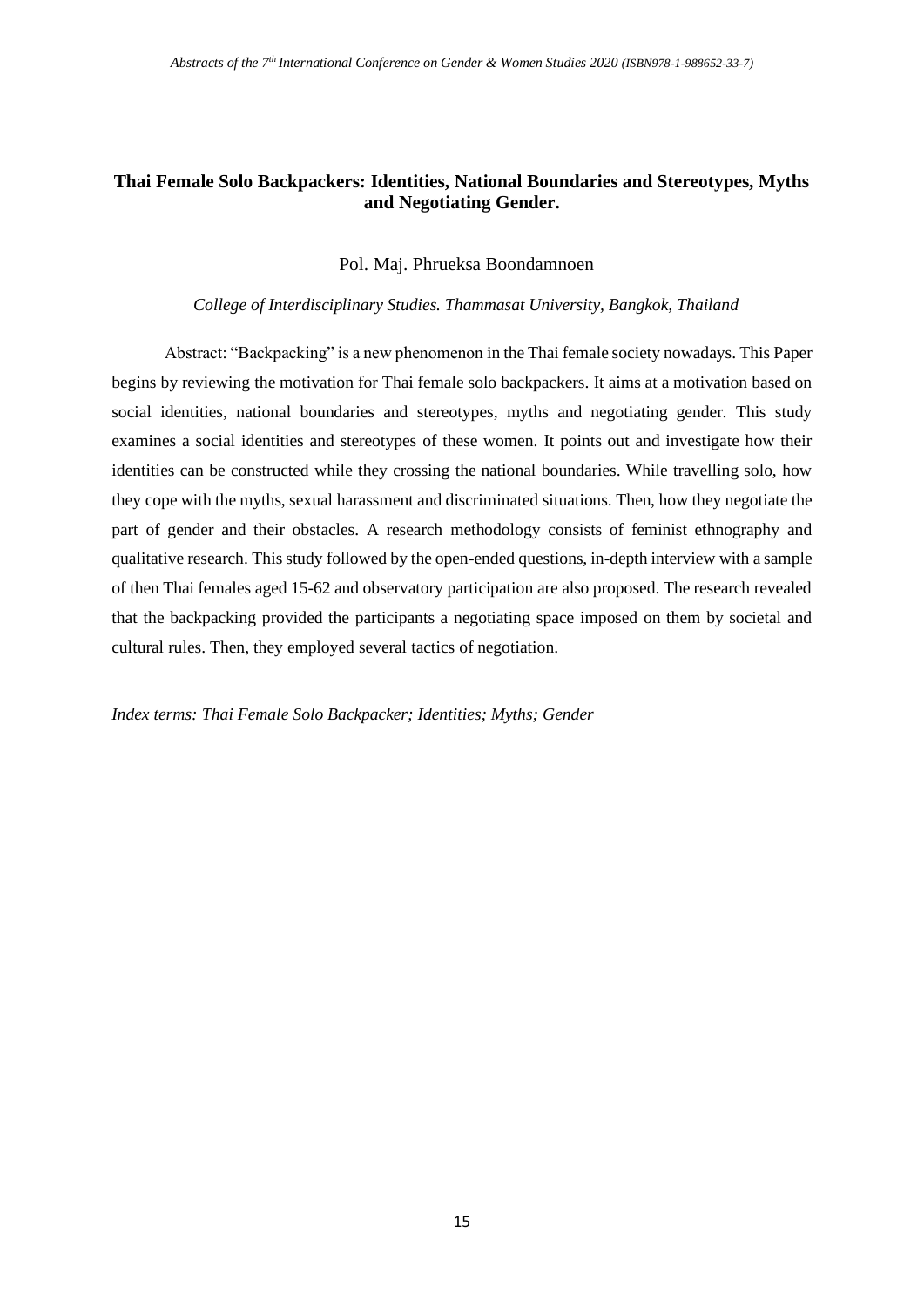#### **An explorative study on Women Workers in the Gig economy in India**

Risha Ramachandran; Anweshaa Ghosh

#### *Institute of Social Studies Trust, New Delhi, India*

The recent digitalization and informalization of the work sector have influenced the market today, flooding it with opportunities and novel domains of work. The gig economy has paved its way into the traditional labour market in India creating a pro-consumer work environment but with shrinking labour rights. The costs and benefits of platform economy have been highly contested. One of the major criticisms is the designation of workers as individual contractors/partners instead of employees, such that they are not protected by traditional employment laws. This exposes them to problems of minimum wages, absence of social protection, discrimination, sexual harassment, retrenchment without notice, paid leaves, etc. This arrangement also leaves little room for collective bargaining and unionizing against possible exploitative practices. The challenges for women workers in the platform economy are double fold. The apparent flexibility and autonomy in gig platforms are expected to increase women's participation in economic activities allowing them time and space to balance their household responsibilities and paid work. However, the nature of work distribution even in the platform economy continues to remain gendered, for example - 'feminine' jobs such as babysitting and beauty services for women and 'masculine' jobs such as driving and plumbing for men. This further perpetuates stigma in the way work is perceived. In the absence of structural changes in gendered division of labour, women continue to be overburdened with paid and unpaid work responsibilities, which further impacts their physical and mental well-being. This research explores the gendered nature of informal labour and the role of stakeholders in shaping the structure and nature of such an economy. Traditional (beautician and domestic work) as well as non-traditional (cab driving and home delivery) occupations operating on digital platforms located in major cities of India such as Delhi NCR, Mumbai, and Bangalore have been explored in the study. The experience and stories of women workers as well as other actors such as company representatives, trade unions, and policy level officials have been captured to bring out a holistic perspective of the platform economy from a gendered lens.

*Keywords: Women workers, platform economy*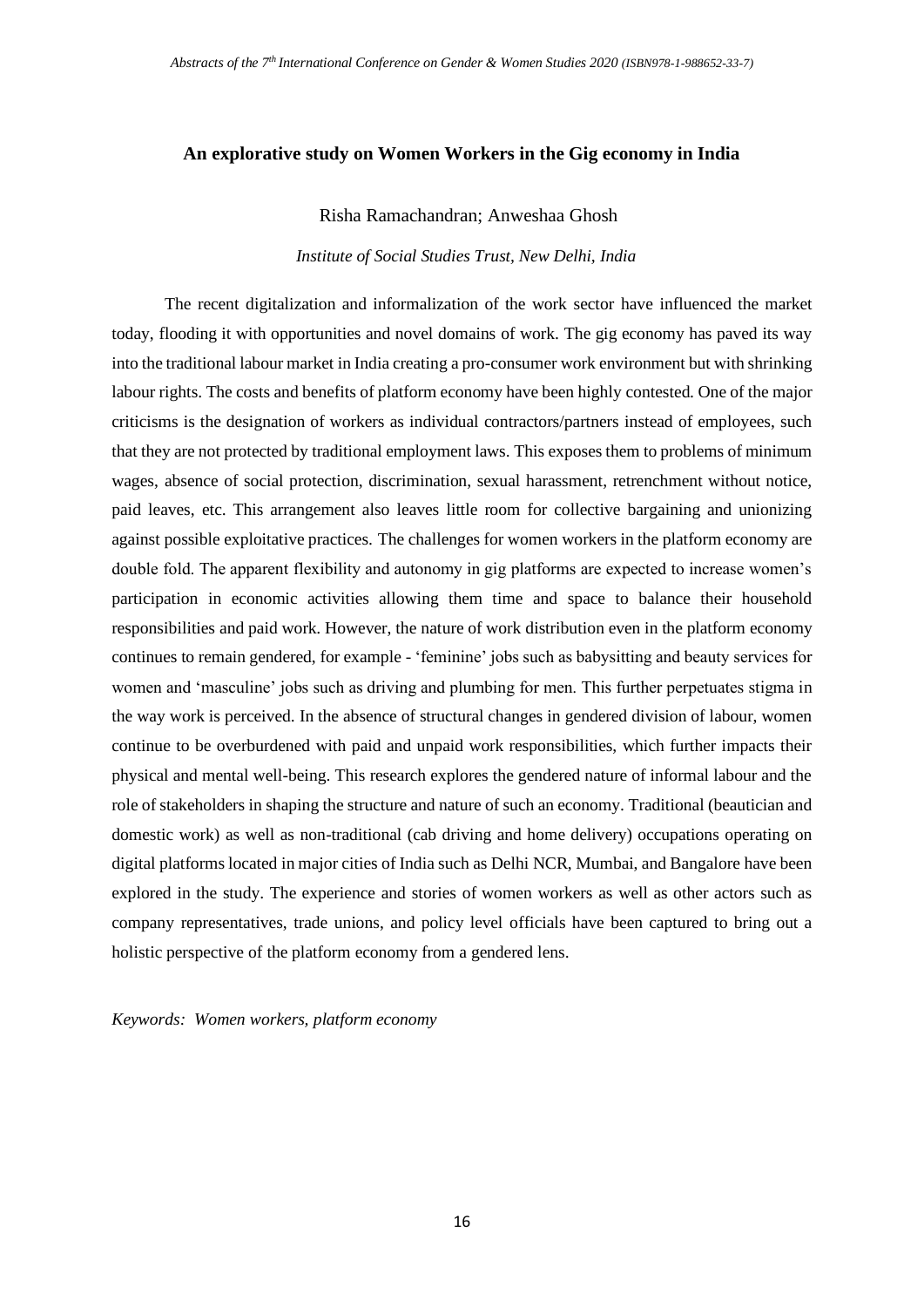#### **Gendered Occupational Segregation: A Challenge to Sustainable Development**

### Pritha Roychowdhury

#### *Department of Geography, Jamia Millia Islamia, India*

The identities of men and women over time have been reviewed through historical, societal and cultural lenses to encapsulate their respective positions in society. Beauvoir (1949) talked about the two sexes as different classes; initially having equality but gradually losing it to a point where women became *The Second Sex*. From the primitive times women are related to private space - family, reproduction, child rearing and nurturing, whereas men are associated with the public sphere economic, social and political. The distinction though is solely based on the biological factor; leads to sexual division of labour. The debate becomes more significant when one looks upon gender as a social construct. Over time these discourses have come to a juncture where numbers of scholars associate the entire discussion with Gendered occupational segregation. After globalisation the entry of women in the public sphere gained momentum. In urban areas, they have grown as self-sufficient and selfindependent individuals resulting in the emergence of a separate class of working women. However, one cannot overlook that there lies gendered segregation in various occupations in the formal as well as informal sectors of the economy, at both vertical and horizontal levels. The entry of women in the formal labour market has opened doors for many, including the futuristic vision of inclusive sustainable development. One of the ways of ensuring this is by granting equal opportunity to women in all spheres. The 2030 Agenda for Sustainable Development Goal 5 recognize the gender equality as a 'fundamental human right'. It is an essential establishment for a progressive and sustainable globe. Within the above framework, the present paper aims to comprehend notion of gendered occupational segregation in the labour market of the Kolkata Metropolis, India and how this process has influenced the whole course of sustainability. Kolkata, one of the oldest metropolitan cities of India has a titanic history of growth. The city has experienced the process of development quite early owing to its role as the capital under the Britishers till 1911. Yet, its encounter with globalisation has been slower. The answer lies in its strong and unique cultural roots. Hence, Kolkata becomes an interesting case to study wherein one ponders where the city stands at this juncture of time when there has been large influx of women in the labour market.

*Keywords: Gendered Occupational Segregation, Sustainable Development, Gender Equality, Kolkata*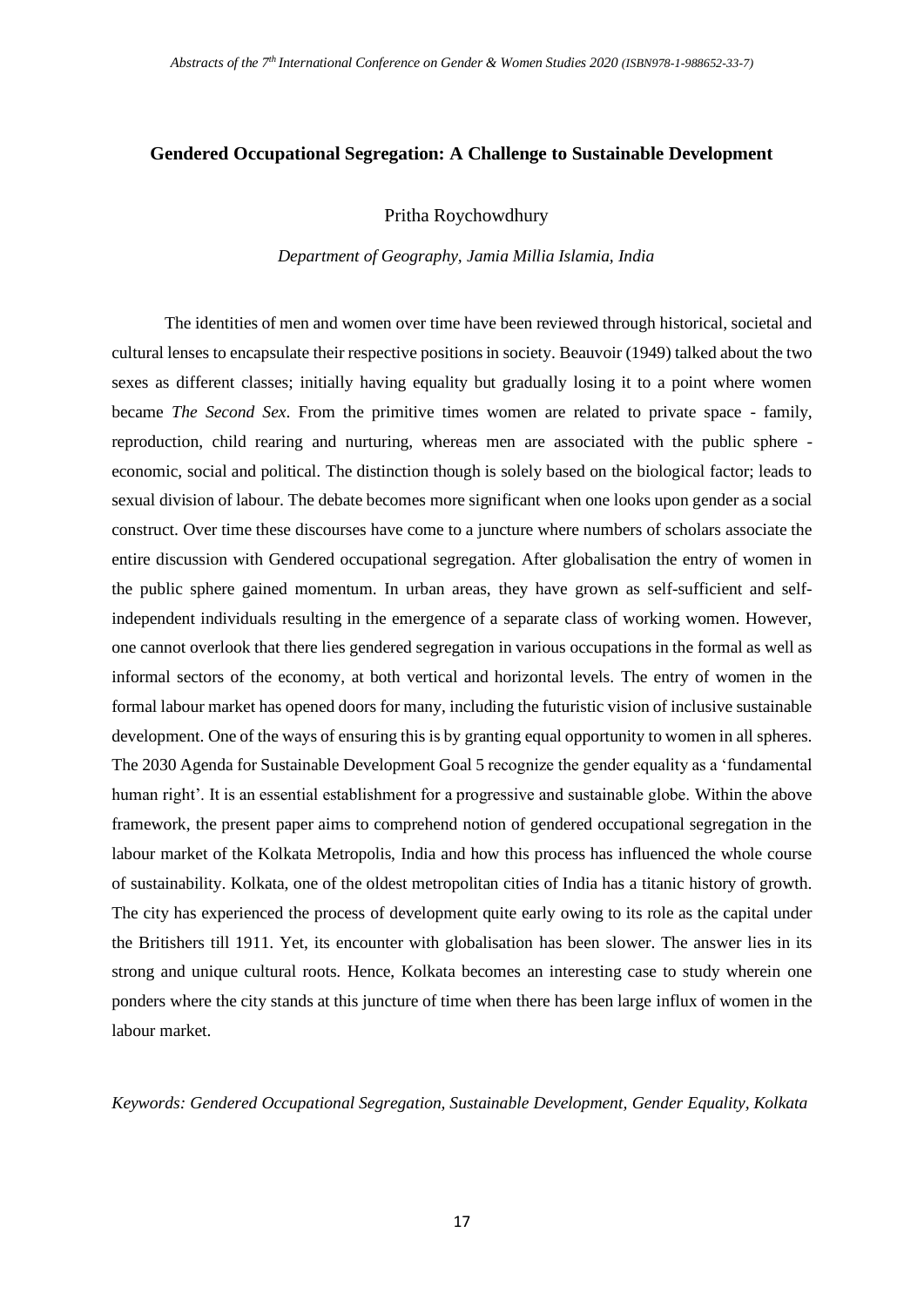#### **Engendering Oil: Exploring Women's Land Rights in Extractive Industries**

#### Nerea Amisi Okong'o

#### *University of Sheffield, Geography Department, U K*

Women's land rights remain pivotal in extractive industries debates. This includes the changing land use patterns, but also the masculinized system of exclusion that denies women a say on how land and land benefits are used and shared. Whilst numerous studies have been done to understand the impact of extractive industries on host communities, the full impact of extractives on women land rights is largely absent. Although progress is being made through legal change, the experiences of women in the sector is quite different; with patriarchal asymmetries of power ensuring that women remain subjugated in land use change processes. Extractive industries also further exacerbate the problem through tokenistic inclusion of women evidenced through precarious job opportunities and corporate social responsibility. However, the reality is that such projects are only geared towards attaining social legitimacy and women issues are inadvertently the least of the problems extractive industries want to resolve.

Therefore, I argue that the extractive industry has left women worse off in their land rights as even the traditional user rights have been taken away. This has placed women in a vulnerable position where sexism, misogyny and wanton disregard of women's legal and cultural rights to land are exploited and denied. Such practices have had the impact of 'removing from women,' their voice in matters of land and robbed them of the benefits that rightfully belong to them as members of their communities' where extractive flourish. Using inductive and deductive grounded theory as its methodology and Kenya as a case study, this research concludes that the coming of extractives has only facilitated the creation of a persistent and systematic exclusionary process geared towards 'removing and/ reducing' the ancestral and legal claims of women to land. Such processes have only served to marginalise women further and ensure that women are disempowered to the extent that they have no claim to land or land resources and voiceless in their quest for land justice and equal benefit sharing. Such masculinised systems have further ensured that women remain subjugated to men and brought about uncertainty on the place of women in the global energy markets. By exploring how gender, land rights and extractives interact the research contributes to a substantive yet understudied academic scholarship and practitioner debates on how land rights perpetuate a superior masculinised hegemonic structure that acts as a barrier to women's ownership, control and use of land and land resources.

#### *Keywords: Kenya, Land-Use Change, Women, Oil and gas*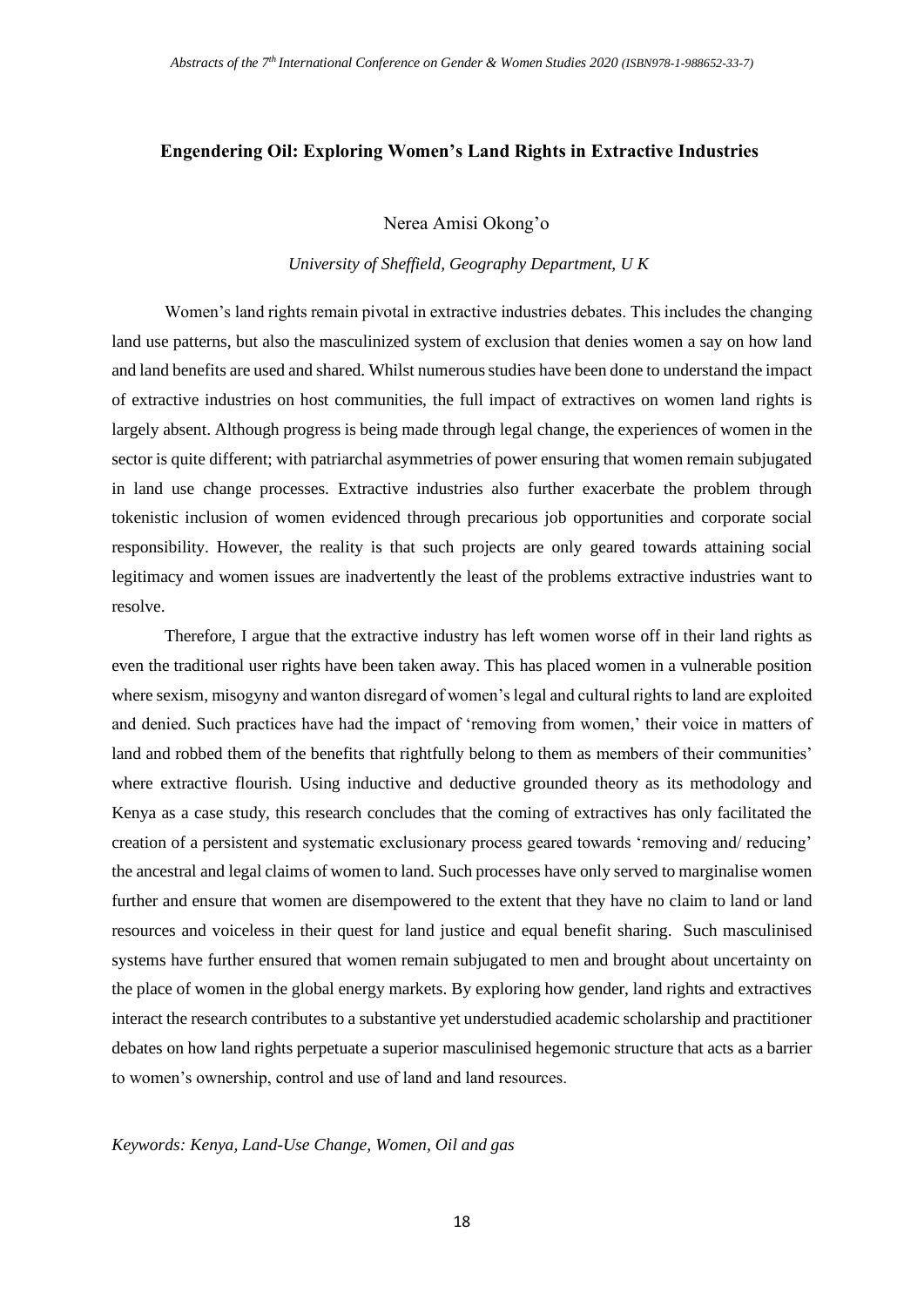### **Understanding barriers and facilitators to sexual and reproductive health care rights of women with disabilities in Bangladesh**

Adrita, Kaiser; Adity, Shayontony Das; Sabina, Faiz Rashid; Md. Tanvir, Hasan

*James P Grant School of Public Health, Brac University, Bangladesh*

Sexual and reproductive health (SRH) of persons with disabilities (PWDs) is one of the most neglected issues in many developing countries including Bangladesh. Due to the constant vulnerabilities, disabled women are prone to suffer more when it comes to SRHR. Societies consider women with disabilities (WWDs) to be asexual/ hypo sexual, assuming they don't have any SRH needs and are incapable of marriage/ reproduction & these societal discrimination lead to negligence in health system while designing the health care infrastructures, health programmes/ interventions and also during implementation of various existing laws and policies; overlooking their basic rights to avail these services. This study explored the existing SRHR situation in the country through a nationwide mixed method study among 12 types of disabilities listed in "Bangladesh Disability & Protection Act- 2013". In addition, a comprehensive desk review was done to document the existing SRHR services and its barriers/ facilitators. Key Informant Interviews were conducted with relevant health care providers, policy makers/ implementers to explore the supply side perspectives and implementation barriers regarding the SRH rights which are not being established effectively. Different data collection method facilitated the research team to generate a comprehensive finding of the current situation. Findings from the intervention/service mapping and KIIs reveal that special SRH care services are available at Government, International Non-Government/ Non-Government organization and Disabled People's Organization run health centers targeting different types of WWDs in both rural and urban Bangladesh, in accordance to the "Bangladesh Disability & Protection Act- 2013" and UNCRPD. Adequate family support, better education, accessible and disabled-friendly health care facility ease their access whereas lack of awareness regarding SRH needs, sufferings and rights among the caregivers act as major barrier. Even though, WWDs have right to information and right to health, they lack information regarding service availability. In addition, inappropriate health care infrastructures, high cost of treatment and transportation hurdles act as barriers in establishing their own rights to health. The study findings will aid the policymakers/ programme managers better understand the barriers to SRH care accessibility and major hurdle to establish a disabled woman's right to health. This will not only guide them to design disabled-friendly services ensuring an inclusive society and gender equity, but also will meet government's priority area towards achieving UHC and SDG goals.

*Keyword: women with disabilities, Bangladesh, health services, health rights, barriers, facilitators*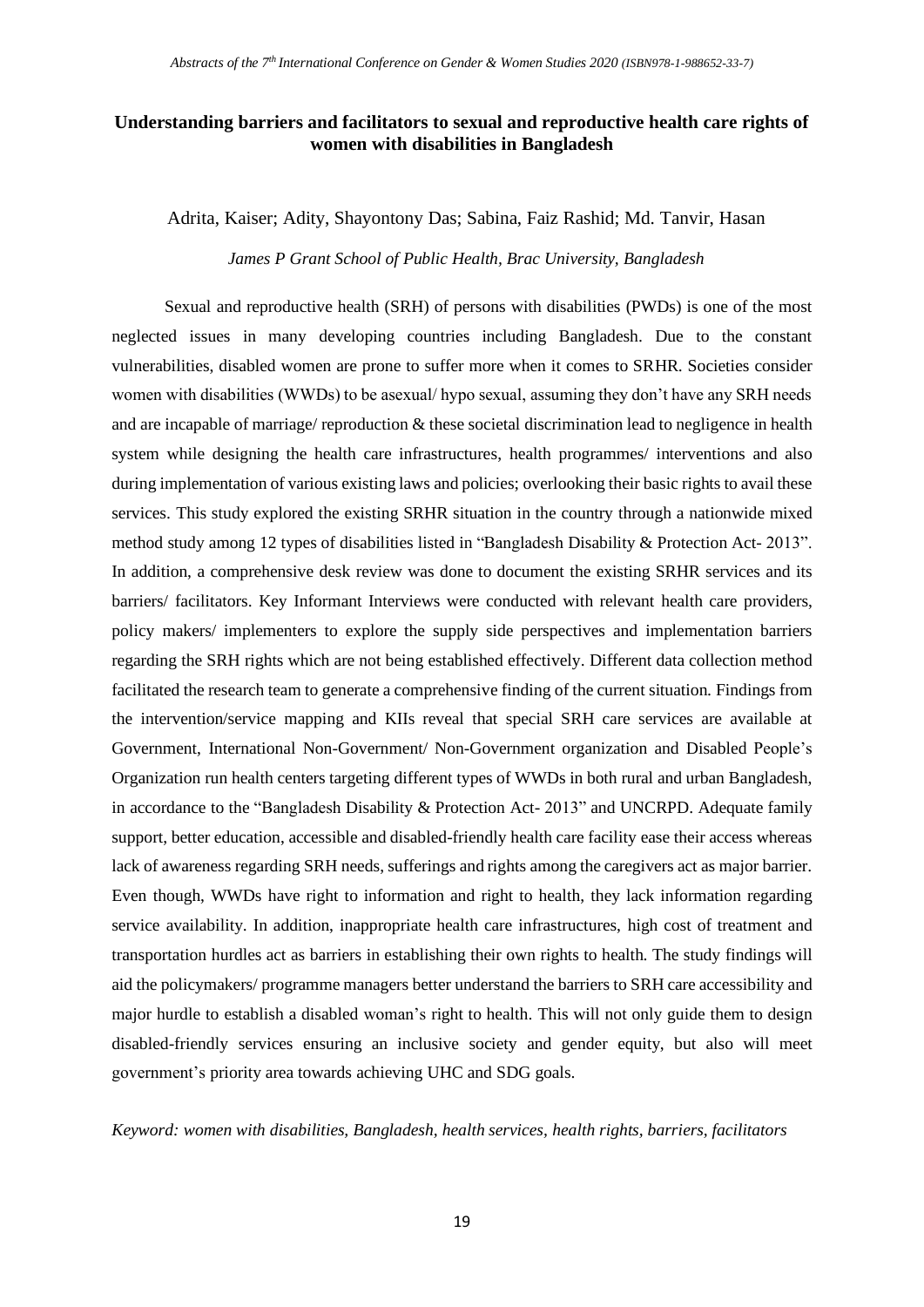## **Ina-Na: Staging the Feminine Body Through the Tadtarin Performance in the Chamber Theatre Adaptation of Nick Joaquin's "***The Summer Solstice***"**

#### Baylosis, A.B.

#### *New York University, New York, United States*

The central theme of Nick Joaquin's *The Summer Solstice* revolves around the "Tadtarin" rite which entails the staging of the feminine body, regaining and recovering its primeval power. The Tadtarin is presented as a communal performance done by women to celebrate fertility, a ritual of transformation**—**the becoming of a woman from birth, zenith to resurrection. The objective of this paper is to discuss how the *female body* was *performed* in the production*.* Specifically, this paper aims to analyze how the audience members viewed the performance of the Tadtarin cult. The researcher gathered qualitative feedback from the dramaturg, choreographer, and audience members. Richard Schechner's *Performance Theory* (1988) and Jacques Ranciere's *Emancipated Spectator* (2008) were utilized as critical lenses to analyze the data. Findings show that the production embodied the female in the Tadtarin performance**—**based on the dances of the pre-colonial Filipino ethnic group shamans, the Babaylan. Through its chants, and movements, the Tadtarin *performed* womanhood and fertility. One of the implications of this study is that the performance made the situation of women clear through its interpretation of the text. Estacio (2020) addressed that "the ritual aims a momentary transformation of the repressed woman into becoming her real self, linked to the power of nature and instinct" (p.1). In conclusion, the Tadtarin performance provided the opportunity for Filipino women to unloosen from their stereotypical conservative culture to a monstrous figure while asserting dominance from the males.

*Keywords: Tadtarin, The Summer Solstice, Philippine Literature, Oral Interpretation, Babaylan*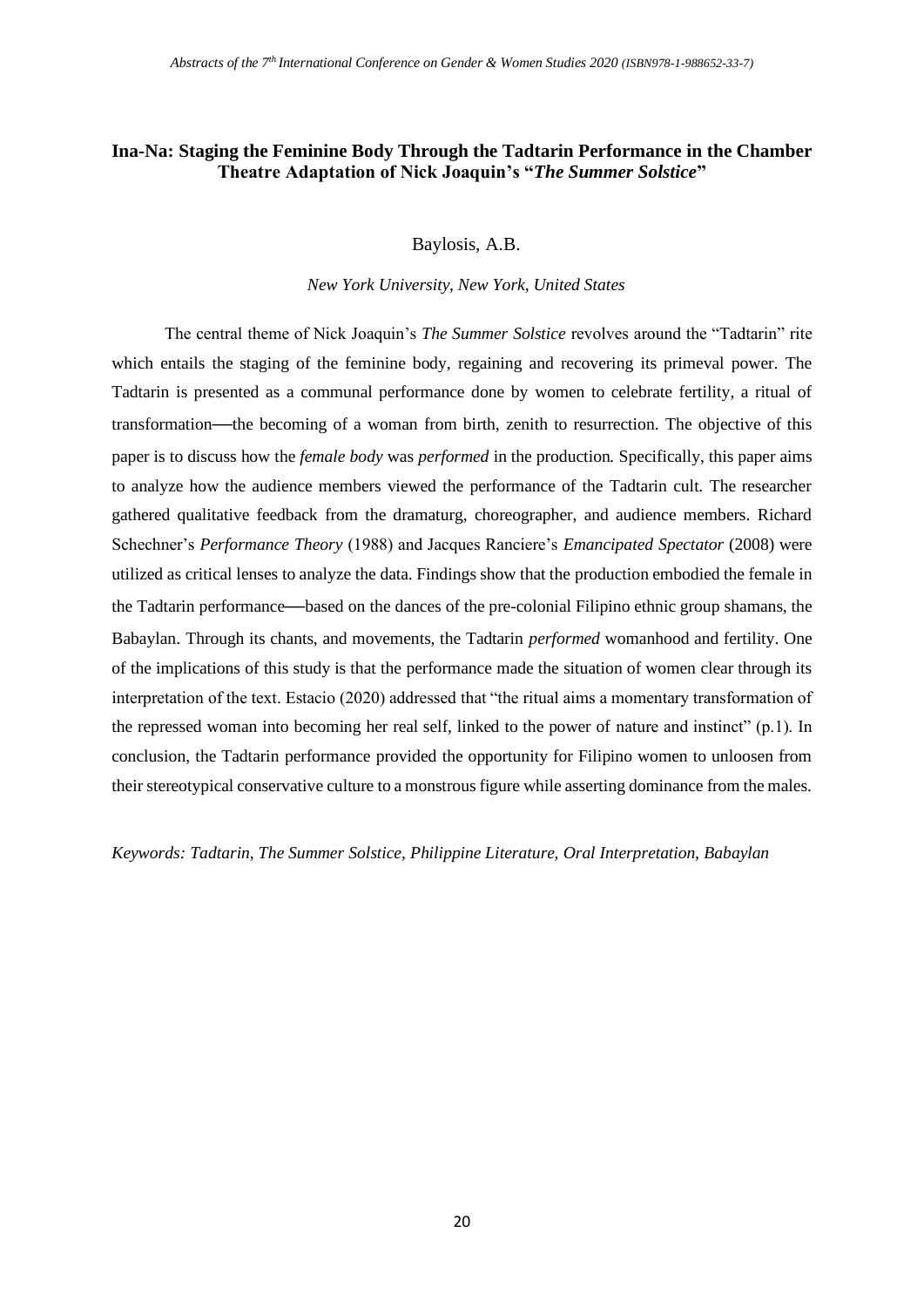#### **Women, their bodies and the space of Violence**

Ishita Sehgal

*Student, Ashoka University, India* 

The history of the violence in patriarchal societies is multidimensional and complex. India has been no different in this context. Curbing the voices of those on the fringe of caste and gender based societal brackets was a norm rather than it being an exception. Women in India have had a long narrative of suffering. This suffering also arises from the violence that their mental and physical beings go through. The paper will be exploring the theme of violence and the bodies of women. These bodies have seen violence and have even rebelled against it, both in body and mind. They have spoken and have now moved in to the space where violence can destroy yet can still address the truth. The history of Patriarchy has been that of talking down to the women as just bodies and now these women are talking back to the patriarchy in the field of contemporary politics. This space is emerging from the resultant violence which is the main theme of this paper where I will be closely examining the period from the Partition of India in 1947 to the current agitation in India in 2020 led by women. This paper will take help from violence theories both Indian and international and how the bodies of women have changed in the space of violence.

*Keywords- Violence, Women bodies, Patriarchy*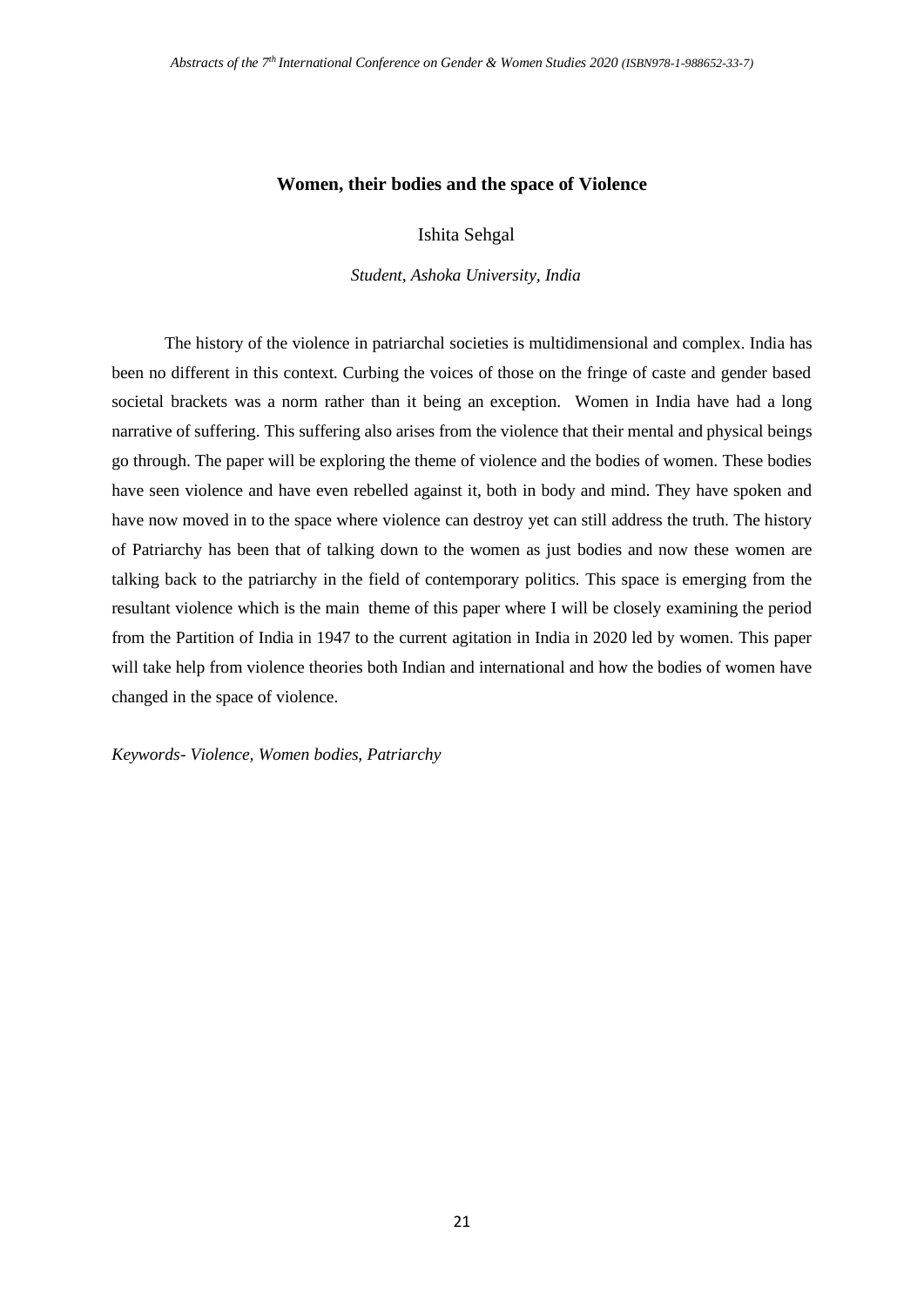## **Gendered Narratives in Translation: The case of Conflict-Related Sexual Violence in East Timor**

Zhi Ming Sim

*York University, Department of Political Science, Keele Street*

*Ross Building, Canada*

*How do gendered states narratives provoke combatant's acts of sexual violence in conflict?*  Existing feminist literature exploring conflict related sexual violence (CRSV) has widely acknowledged the role of gendered subjectivities that instigates acts of sexual violence in conflicts. Yet, gendered discourses and narratives underpinning gendered subjectivities are often side-lined as a given norm within hegemonic patriarchal systems. Thus, few attempted to unpack gendered state narratives and its impact on combatant's acts in conflict zone. This paper, therefore, proposes the need for scrutiny on the relationship between gendered state narratives and conflict-related sexual violence. I adopt Yuval-Davies concept of gendered nationalism and Judith Butler's theory of excitable speech in examining the translation of state discourses to violence on conflict grounds. Thus, I argue that gendered narratives by the state are translated through a systematic process of linguistic performance, ritualizing of rhetoric that eventually leads to the act of sexual violence in conflict grounds. Focusing on the case of civil war in East Timor, my paper seeks to bring agency back to language, allowing visualizing of the direct impact state discourses on vulnerable bodies in conflict. Centrally, my paper value adds to Elizabeth Jean Wood's concept of rape as practice, examining the phenomenon of conflict-related sexual violence without direct commands from commanders.

*Keywords: Women and Politics, Gendered Violence, Conflict- Related Sexual Violence, South-East Asia Conflicts.*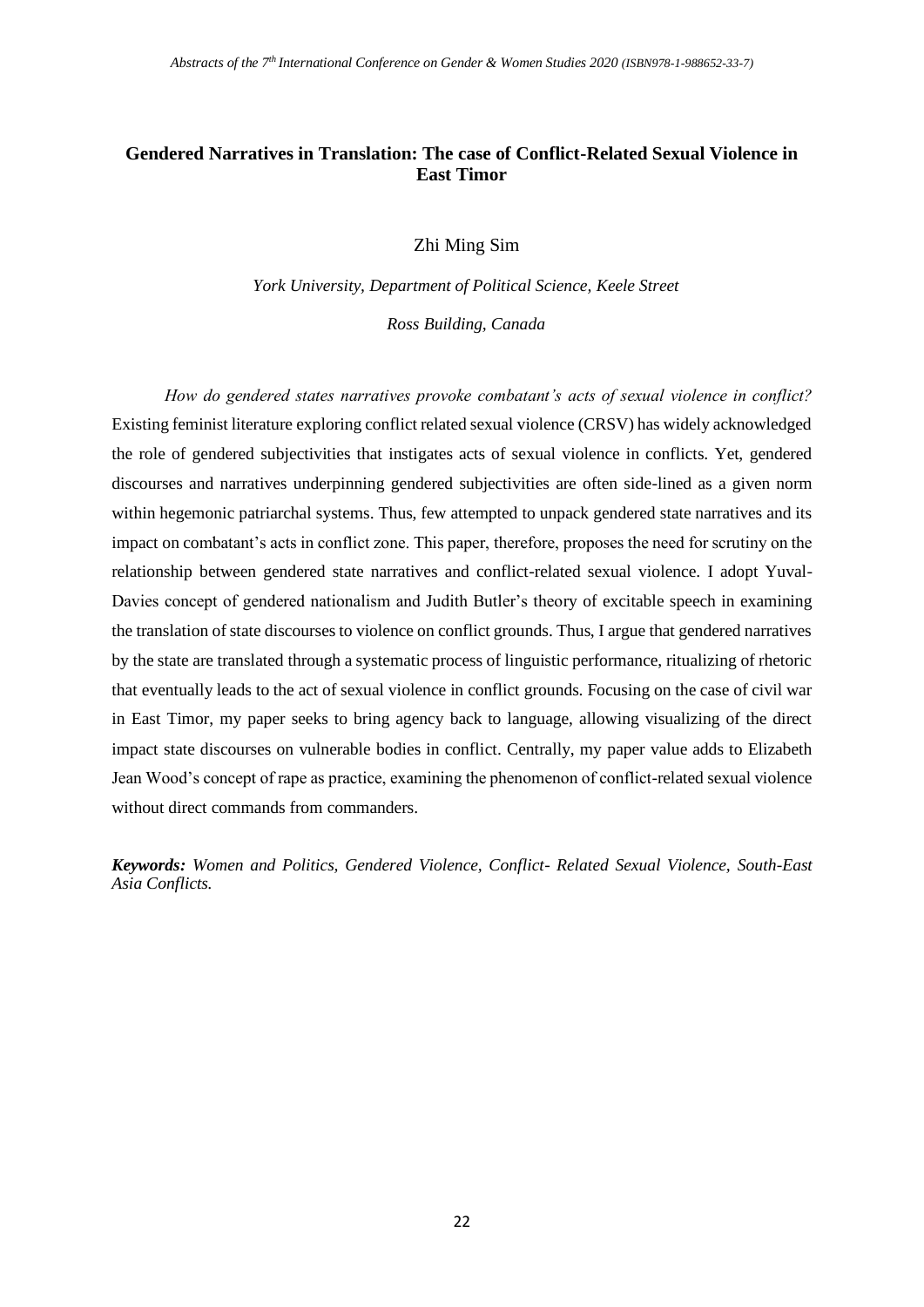## **A Tale of Two Chinese Cities: Restrictive Emotionality and Depression in High School students from Shenzhen and Yuxi**

Zhang Yuan\*, Fu Xin\*, Tan Yixin\*

*Vanke Meisha Academy, Huanmei Road, Yantian District, Shenzhen,* 

*Guangdong, China*

Gender Role Conflict is a key factor influencing the mental health condition of adolescents. It has a strong connection with the noticeably growing mental health crisis of high school students. One of the most significant aspect of Gender Role Conflict is Restrictive Emotionality (RE). This study elucidates the relationship between RE and the level of depression among high school students through mixed-methods empirical research based on surveys conducted in two Chinese cities, namely Shenzhen and Yuxi. These two cities are from two provinces of very distinct economic and cultural backgrounds. We believe a comparison between the two cities reveals the unequally distributed social conditions in China. We found that teenagers who possess higher degree of RE tend to exhibit higher levels of depression, and that this relationship is conditioned upon other important factors such as gender, only child status, and socio-economic factors. Furthermore, we discovered that social environment that is more progressive and open to various gender roles is correlated with higher levels of depression of high school students in Shenzhen and Yunnan.

*Keywords: Gender Role Conflict; Restrictive Emotionality; Depression; Teenagers; China*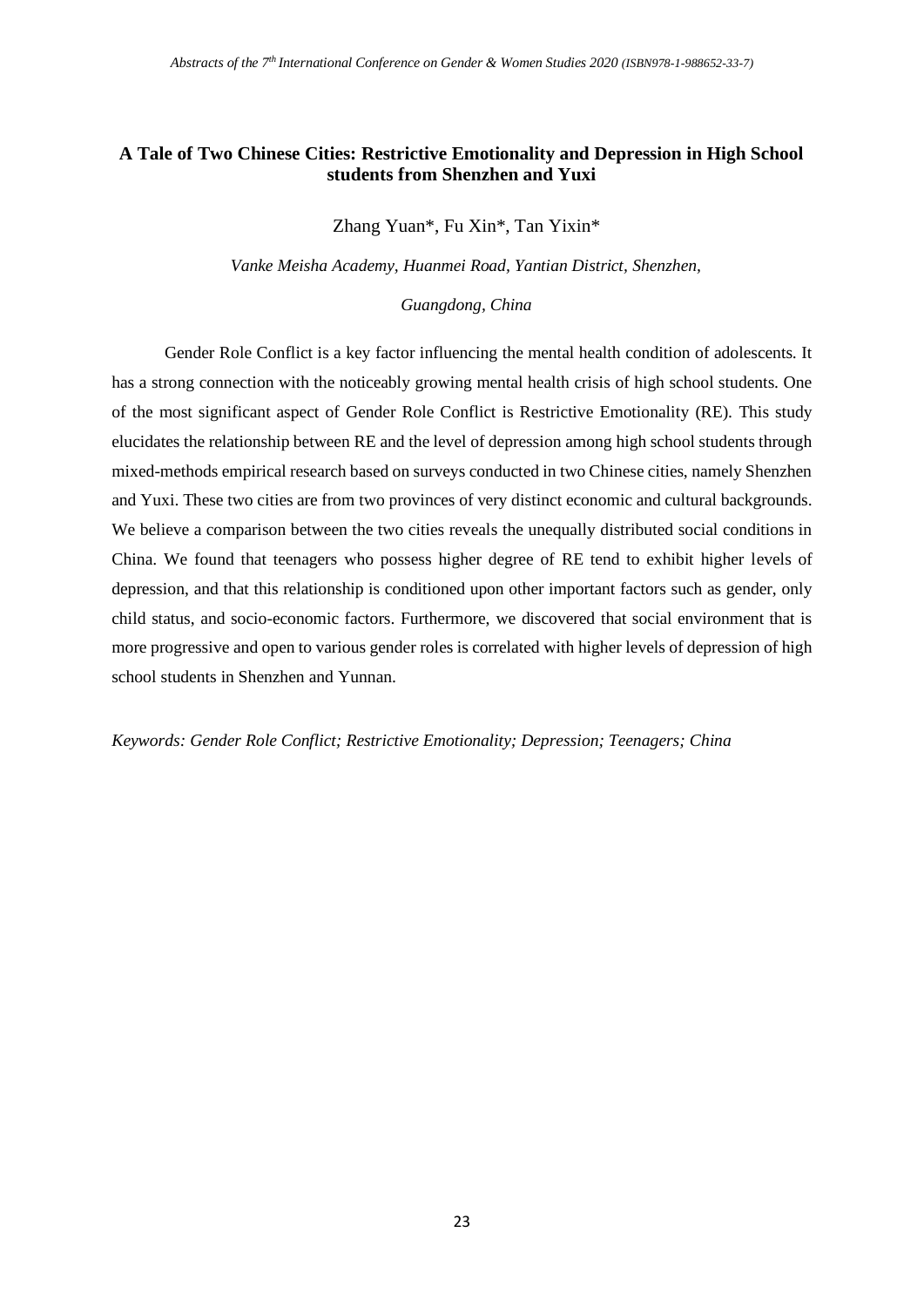## **The role of materiality in the gendering of household fishery decision-making and practices in coastal Ghana.**

### Moses Adjei

*Department of Sociology and Social Policy, Lingnan University,* 

#### *Hong Kong, China*

Feminist scholars interested in understanding gender inequality have mainly relied on social constructionist and poststructuralist approaches in explaining social outcomes. In recent decades, such theoretical approaches have been criticized for their excessive focus on discourses and human intentionality without recognizing the role of material (human and non-human) forces as active agents in co-creating different social outcomes. Using the new feminist materialist approach inspired by Deleuzo Guattarian assemblage and Baradian diffractive analysis, the current paper examines the factors which create opportunities for and obstacles to women's household fishery decision making in coastal Ghana. The current paper is part of the author's PhD thesis and utilizes qualitative data generated through participant observation and in-depth interviews with 38 married fisher folks (20 women and 18 men) within three coastal fishing communities in the south-western coast of Ghana. Findings from the study show that while discourses of masculinity and femininity were crucial in the gendering of household fishery decision making and practices, we cannot ignore the role of human (male/female) bodies with different (in)capacities in terms of strength, birthing, breastfeeding as well as non-human material objects such as the canoe, the sea and its waves and the heavy fishing net as active forces in the gendering of household fishery decision-making and practices. These material-discursive forces combine in complex, unpredictable manner to create different outcomes for women. The current paper calls for the need to embrace more materially engaged research which recognizes the active role of such material forces as they intra-act with other discursive forces in co-creating different outcomes for women.

*Key words: Gender inequality, Assemblage analyses, decision-making, fisheries.*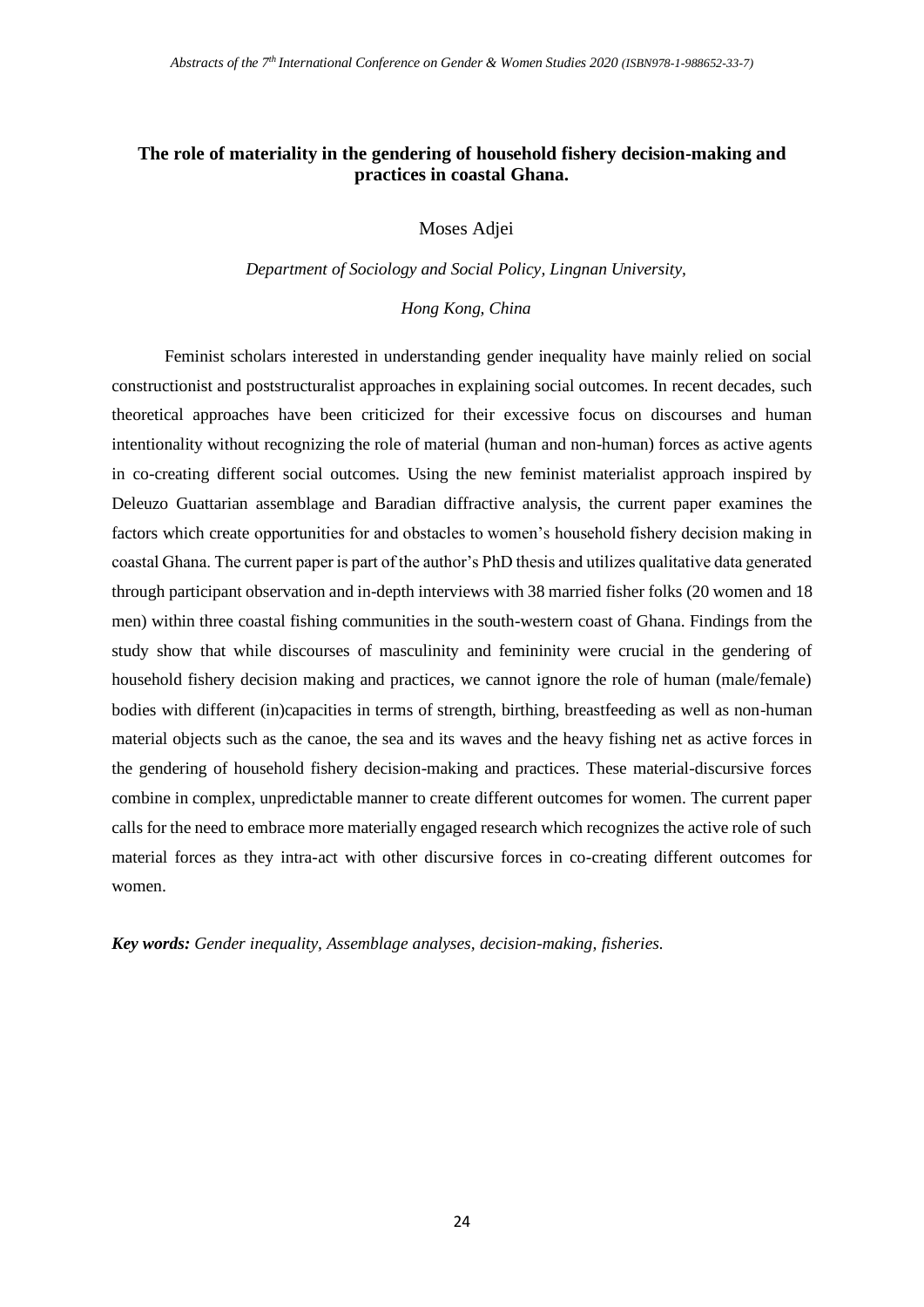#### **When Do Women Talk About Harassment?**

#### Dr. Kaushik Bhattacharya

*Indian Institute of Management Lucknow Noida Campus B-1, Sector 62, NOIDA – 201307, INDIA.*

In this paper, we explore a few basic issues on reporting of harassment. It is well known that like rape, a common problem in this area is under-reporting .In a patriarchal society that transfers guilt to the "victim", lack of help and fear of social stigma may inhibit women to talk about harassment openly. In such a social milieu, pressure could be brought upon women to remain quiet. Women may also fear retribution if they report harassment to authorities. In extreme cases, recurring bad experiences and lack of confidence in institutions may make women accept harassment as a part of life.

This paper provides a theoretical framework to address these issues and applies the framework on India. The paper shows that reporting of harassment could be modeled as a zero-inflated Bernoulli distribution. It also shows that aggregates of such responses in a region could be interpreted as a Feedback Index of Harassment (FIH) and that this index would follow a zero-inflated Binomial distribution.

Empirical application on India reveals that the FIH is strongly influenced by violence in a region and to a limited extent by regional income and education. In case of individual responses, the study highlights the importance of support groups. Women who were parts of Mahila Mandal (Women's Organization) were found to be more vocal about harassment; however, their responses interacted strongly with their social and economic status. It is also found that conflict in a village or violence faced by the family are important determinants of reporting of harassment.

Methodologically, our results suggest that "mixture models" (like zero inflated models) based on survey data are expected to capture the problem of underreporting of harassment (or, more serious crimes like rape) more effectively than simple probit or logit-type models. On policy side, the results highlight that higher income and improved education would induce more women to report harassment. More importantly, a good way to encourage more reporting of harassment would be to help women organize themselves and collectively be the support group to one another, especially if they are poor and without social status. We also suggest that indices like FIH based on impersonal questions may give valuable inputs on harassment over time.

#### *Keywords: Harassment; Reporting of Harassment; Feedback Index of Harassment; India*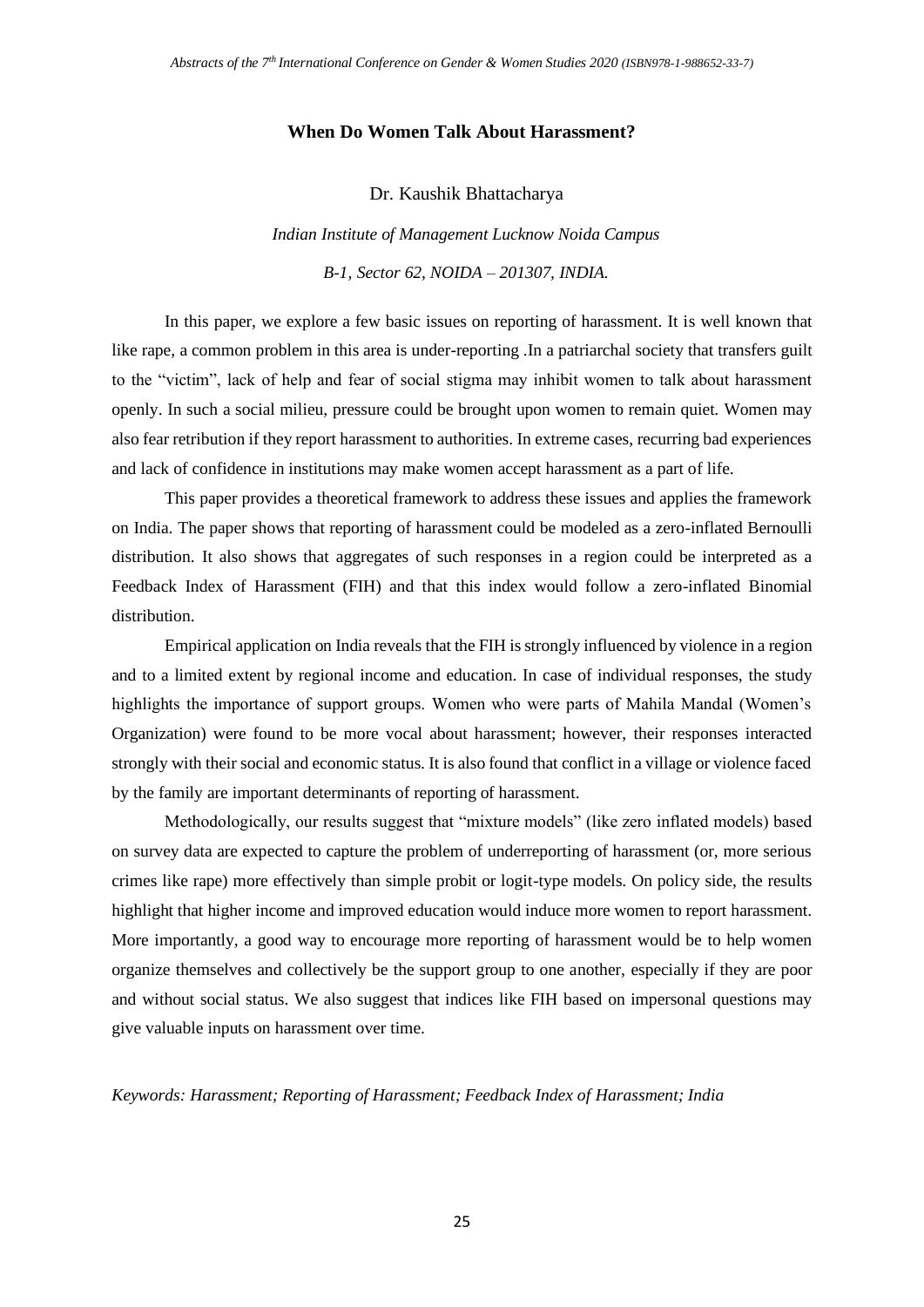## **Encouraging more women to pursue engineering as a career by addressing stereotypical misconceptions**

Yu Zhang<sup>1</sup>, Bidyut Baruah<sup>2</sup>

*<sup>1</sup>Durham University, Durham Business School, United Kingdom <sup>2</sup>University of York, Department of Electronic Engineering, United Kingdom*

Today engineering is one of the most popular professions in the world contributing immensely to the fields of innovation, design and manufacturing, healthcare, transport and communication to name a few. However, gender imbalance and the debate and discussion around the 'leaky pipeline' concept in this profession have become recurring topics of discussion. It is important to strive towards gender equality in engineering as Moropoulou and Konstanti (2015) explain, "*gender equality leads to economic growth, favours competitiveness and leads to progress in economic growth and innovation….Diversity and gender balance are vital factors for successful implementation of science and innovation, as it relies on talent, collaboration and interdisciplinary research*". The Royal Academy of Engineering (RAE) in the UK has therefore, set up a new vision of bringing inclusivity across the engineering profession to inspire, attract and retain people from diverse backgrounds that represents a true diverse UK society. However, in 2019 women represented only 24% of the total STEM (Science, Technology, Engineering and Mathematics) workforce in the UK (wisecampaign, 2020). The logistics also show that women in technical roles have increased merely from 15.7% in 2009 to 16.4% in 2019. This relatively slow growth in the number of women in engineering is highly concerning. For Scrimgeour (2019) engineering is mainly dominated by men and notes *"Attracting more female talent to the UK engineering sector and retaining those people is vital for economic growth and financial stability*". It is therefore crucial to understand how more women can be encouraged to pursue engineering careers. This paper will discuss some of the gender based stereotypical misconceptions about the engineering profession which potentially contribute to the leaky pipeline. Using semistructured interviews with a sample of female engineers, engineering students and job recruiters in the UK, this paper will explore their views and perspectives on the gender imbalance in the engineering profession, what encourages women to pursue an engineering career and how the underrepresentation of women in engineering can be addressed. The findings from this study suggest some of the reasons for this gender imbalance include general perception of engineering as a masculine profession, lack of representation of female role models, limited gender inclusivity schemes in engineering, limited marketing of engineering profession in social media, limited scholarships to pursue engineering education and limited exposure to the wider application of engineering in schools. The paper makes an important contribution towards the discussion of gender inclusivity and equality in engineering.

*Key words: Engineering, Diversity, Women in engineering, Leaky Pipeline, Gender equality*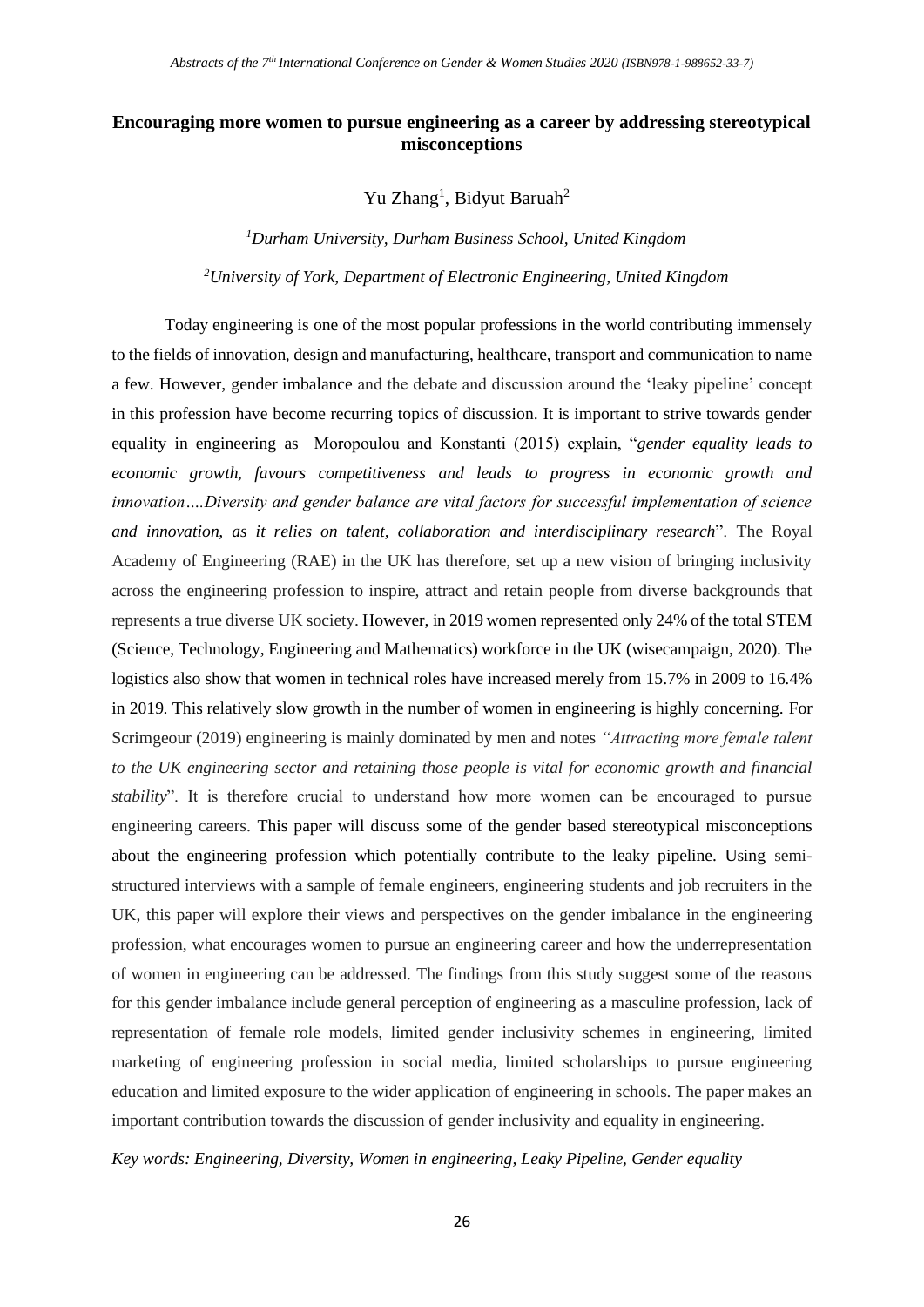## **Transnational Advocacy Network (GAATW) on Resolving Issues of Women Worker Migration and Human Trafficking in Southeast Asia**

Monica Vira Ajeng Kristanti

*Universitas Indonesia, International Relations studies Faculty of Political and Social Science*

#### *Indonesia*

Southeast Asia is one of the regions with highest number of contributing and receiving migrate workers. Unfortunately, this is not accompanied by strict legal regulations. Worker's right violation still could be found in some Southeast Asian countries, and ASEAN as a regional organization still can't make targeted advocacies. This mostly affect women migrant workers since women are more likely to be victims of trafficking and exploitation. This is where Transnational Advocacy Networks (TAN) comes to give recommendation and advocacy for women migrant workers on a cross-country basis. In this article, the network that will be discussed more is Global Alliance Against Trafficking in Women (GAATW) that have been actively giving advocacy and policy recommendations to 5 Southeast Asia countries, which are Indonesia, Singapore, Cambodia, Philippines, and Thailand. The first method that will be used is the qualitative method which using secondary data. In this research, we can see how GAATW working together with several migrate worker unions in those countries by doing researches, victim advocacy, or by publishing the publication result that is addressed to the public and the government.

*Keywords: Transnational Advocacy Networks, migrate workers, women*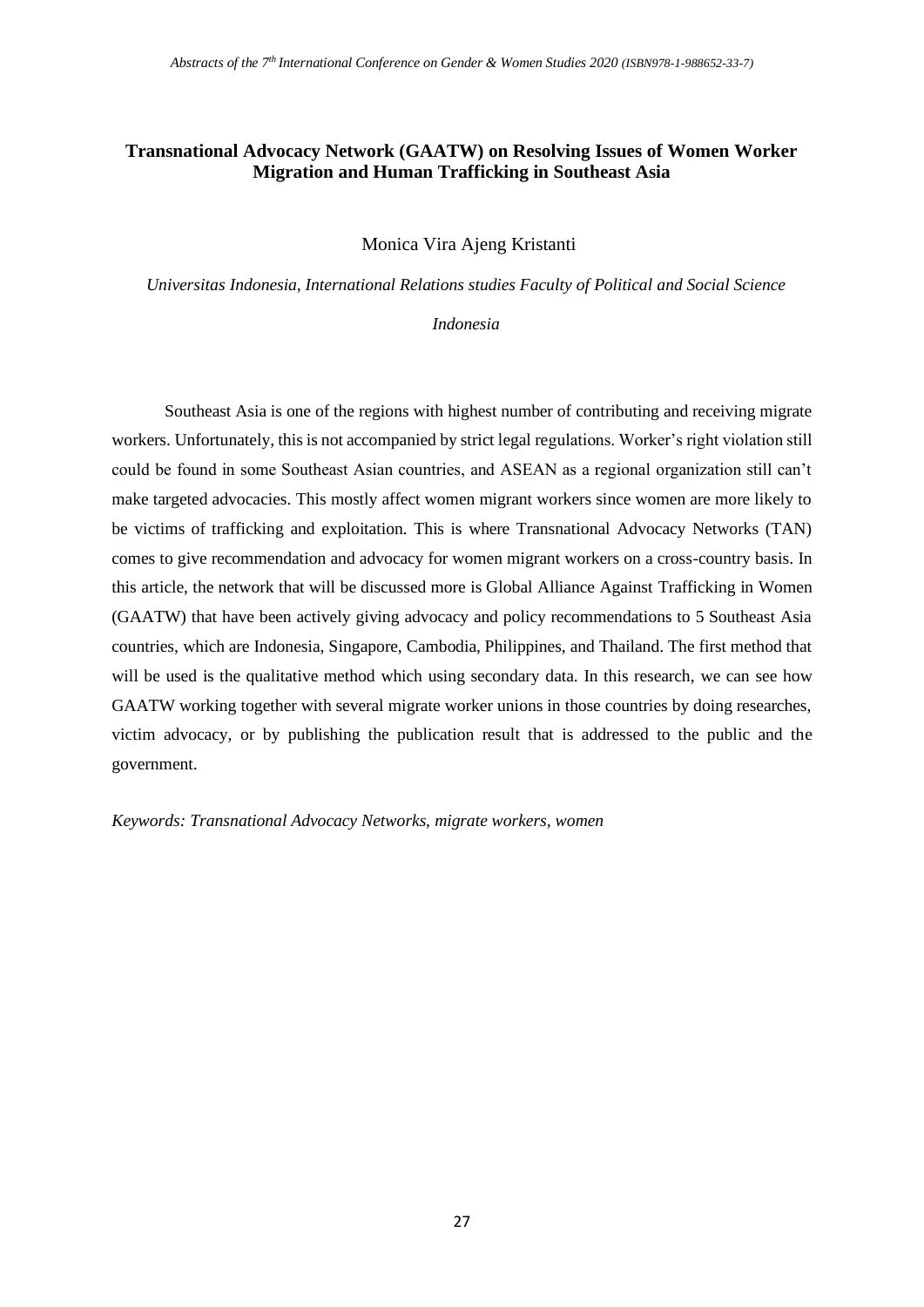## **Gender Perspectives for the Climate Change under the Multilateral Environmental Agreements**

Chhatradhar Das

*Department of Physics, Lalbaba College, India*

Women living in the Least Developed Countries are often affected by climate change disproportionately because of their social role. In order to mainstreaming a gender perspective, there is global consensus that women are integral to the climate change dialogue. Gender perspectives have increased considerably since the Cancun Agreement at COP16 in 2010. The UNFCCC facilitate gender responsive action plan which was set out in the Lima Work Programme on Gender and the Doha Miracle on gender decision. This paper is based on the review of the literature on role of women in Environmental Management and Protection as well as on the role of UNFCCC towards gender perspectives. A brief overview of COP decisions on gender and the Lima Work Programme on gender has been explored in implementing gender-responsive climate policy. Gender balance in decisionmaking is the internationally agreed target set in the Beijing Declaration and Platform for Action. Ratification of the Doha Amendment to the Kyoto Protocol is an essential tool to create the momentum on the goal of women empowerment on environmental issues at the local, regional, national and international levels. The information leads to the conclusion that the balanced and equal participation of men and women into national climate change policies would increase the effectiveness of actions towards mainstreaming women in the decision making process of climate change.

*Keywords: Gender perspective, Environmental Management, women empowerment,*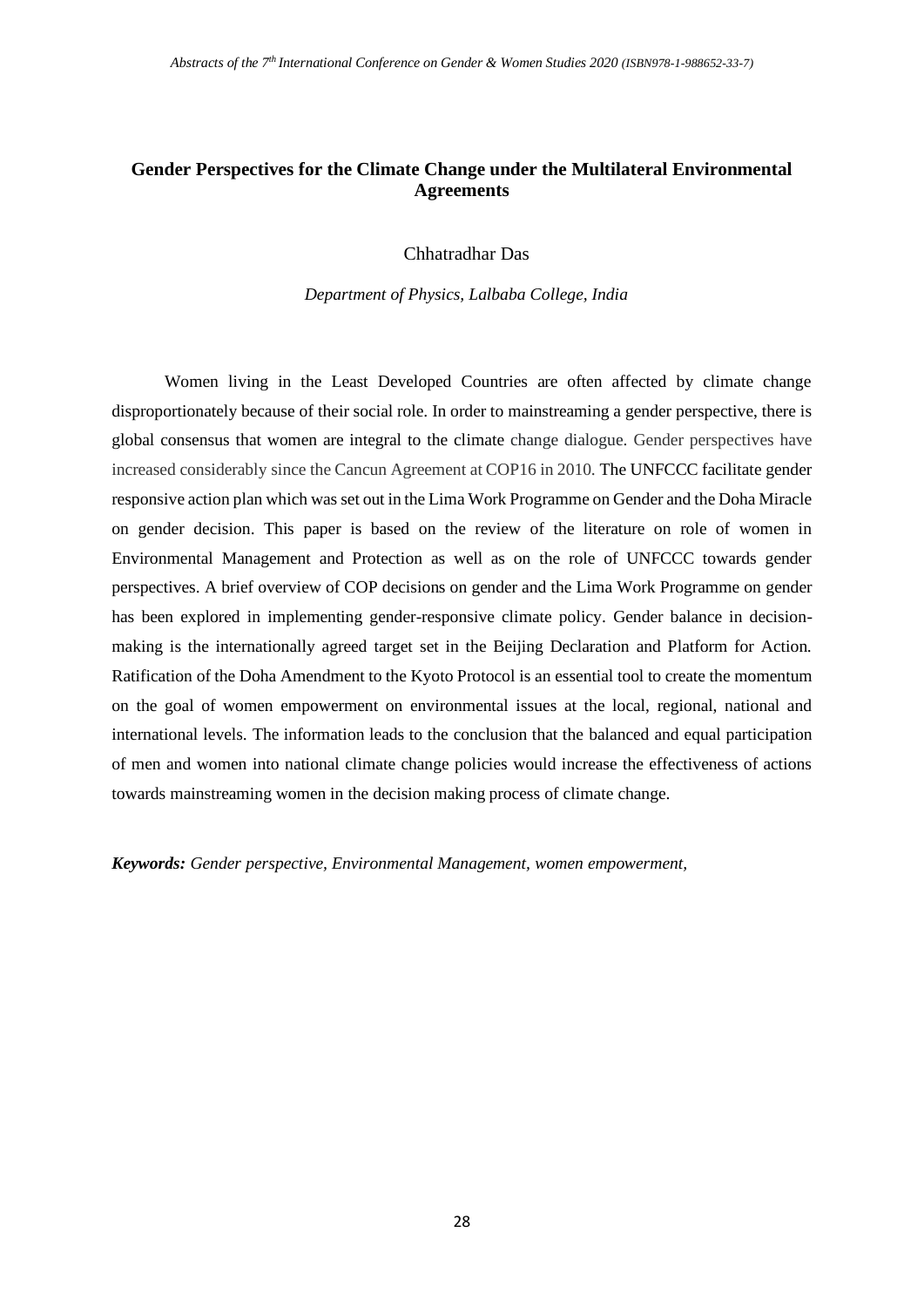#### **"Is She a Bad Mother?": Motherhood, Class and Sexuality in Thailand**

#### Atitaya Asa

*Undergraduate Law Student at Thammasat University Graduated a master's student in Women, Gender, and Sexuality Studies at Thammasat University*

This article discusses the intersectionality of being mothers and motherhood, and class and sexuality. This topic extends and develops from the fieldwork where I have known a lesbian family living together as poor working class. The family lives in a slum area in Samut Prakan, a province that has one of the highest populations of labourers outside of Bangkok. The article is written in response to the question asking if the norm of being a good mother is biased toward a middle to high income and heterosexual family unit then the norm of a low income lesbian mother living with drinking and gambling habits. Secondly, what would be the most crucial value that a labour-classed mother should hold? Lastly, since her motherhood is seen as non-normative, then what is her reaction, selfpresentation, and negotiation with the social norms?

The study shows that a low income lesbian mother has both similar and different motherhood attributes compared to the social norms. I found that she relates to her motherhood (i.e. being a good mother) in terms of the money she has earned to support her children. Even money gained through nonnormatively or challenging ways, such as through gambling, which others would see as immoral, but for her would be seen as taking care of the family. And when she cannot do her role as a mother, whether it is because of her worktime, her gambling time, or her drinking time, she would let her lesbian partner take care of her three boys. It is much like establishing a representative mother to substitute for the mother role when another mother cannot carry the role. Even her way out is not acceptable in the eyes of other locals, but it is how she, under her lived conditions, negotiates with the social norms of motherhood and being a good mother.

#### *Keywords : motherhood, being a good mother, sexuality*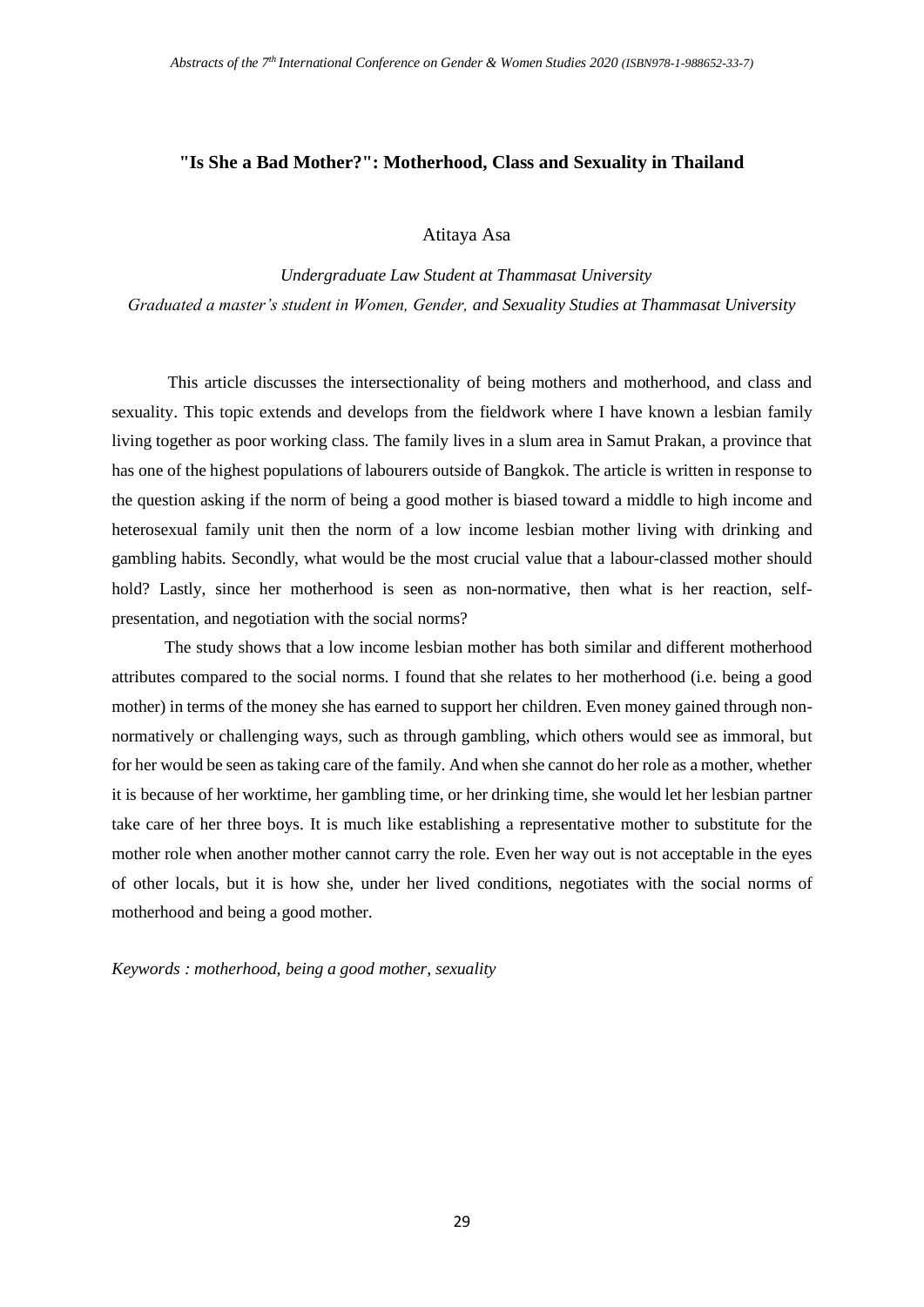#### **Collective Identity Creation of Online Muslim Feminists**

#### Sadia Ali

#### *University of Birmingham, United Kingdom*

This paper presents a segment of an extensive research project that studied the collective action of self-identified Muslim feminists who carry out their feminism online. Data for this research were collected over six years and triangulated from three main sources: asynchronous (e-mail based) interviews with feminists and their readers; Muslim feminists' blogs; and discussions in Muslim feminist Facebook groups. Analysis of these data, through Constructivist Grounded Theory methodology, revealed an emerging pattern of four main themes that represent Muslim feminists' online collective action. A major component of this collective action, which is present in each of these four themes, is the construction of a collective identity. Applying Downing and Roush's model for identity development and sociologist Alberto Melucci's framework for studying common identity of collective actors, this paper discusses how Muslim feminists create their shared identity online. In many instances, identity creation was noticed to be a direct goal of Muslim feminists' collective action. This paper proposes that in a collective action, a shared identity can also be the starting point - the raison d'être for actors to connect with each other online. The essence of a shared identity exists in a collective consciousness of 'one-ness' or 'we-ness' that is rooted in real or imaginary mutual understandings between the actors and is cemented through interaction online. By presenting the analytical tools which online Muslim feminists employ to create an identity, as well as the types of identities they create, the paper will subsequently present a comprehensive definition of this collective identity. There will also be a rich discussion on the differences between online and offline identity creation methods.

**Keywords:** Cyber feminism; Collective identity; Resisting power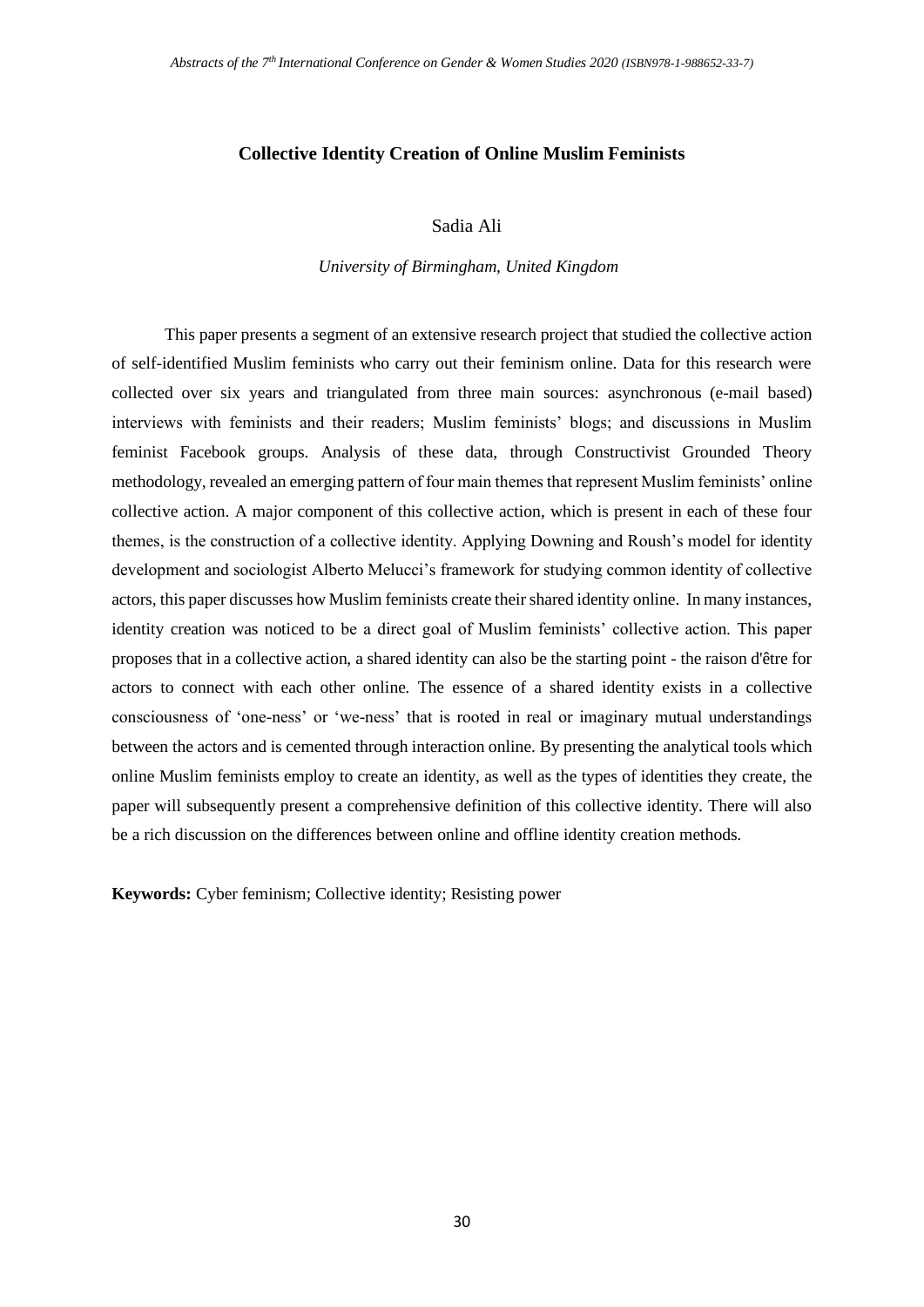#### **Sustainability of Women's Involvement in Eco-Tourism Industry in Pangasinan, Phils.**

Cristeta C. Dulos<sup>1</sup>; Catalina C. Platon<sup>2</sup>

*<sup>1</sup>Deputy Director School of Advanced Studies, Pangasinan State University, Philippines <sup>2</sup> Director for Intellectual Property and Innovation Support, Pangasinan State University, Philippines*

This study aimed at determining the sustainability of women's involvement in eco-tourism industry in coastal towns of Pangasinan, Philippines along economic, socio-cultural and environmental activities, problems encountered and their profile. Along economic activities it involved employment, income and commercialization. In socio-cultural aspects it involved bonding and kinship and peace and order, while in environmental perspective it involved in governing policies in the community. In this study a descriptive design and purposive sampling was utilized. For the profile of the respondents percentage was used and average weighted mean on their degree of involvement in economic, sociocultural and environment and also on the problems encountered. . There were ninety six respondents, of whom, majority belongs to adolescence and early adulthood, married, high school graduate, selfemployed as vendors, stayed 19-25 years in their place, Roman Catholic, having monthly income of 11, 000 to 15,000, and no incentives received. Women's involvement in the economic, socio-cultural and environmental aspect is high and their problems encountered are moderately serious.

The local government is encouraged to intensify its campaign in the promotion, protection and restoration of the eco-tourism sites and conduct training on solid waste management and tourism activity among women. Likewise, it may establish collaboration with other agencies of the government such as the Department of Social Welfare and Development (DSWD) , Department of Labor and Employment (DOLE) and Department of Trade and Industry (DTI) for livelihood programs and other beneficial activities and gainful work for women. Strict monitoring on the implementation of policies regarding natural resources is also encouraged. Risk/ Crisis management intervention plan for eco – tourism industry together with the manpower. Strengthening sustainability measures in protecting restricted areas will be included in future research.

*Keywords: sustainability, eco-tourism, women involvement*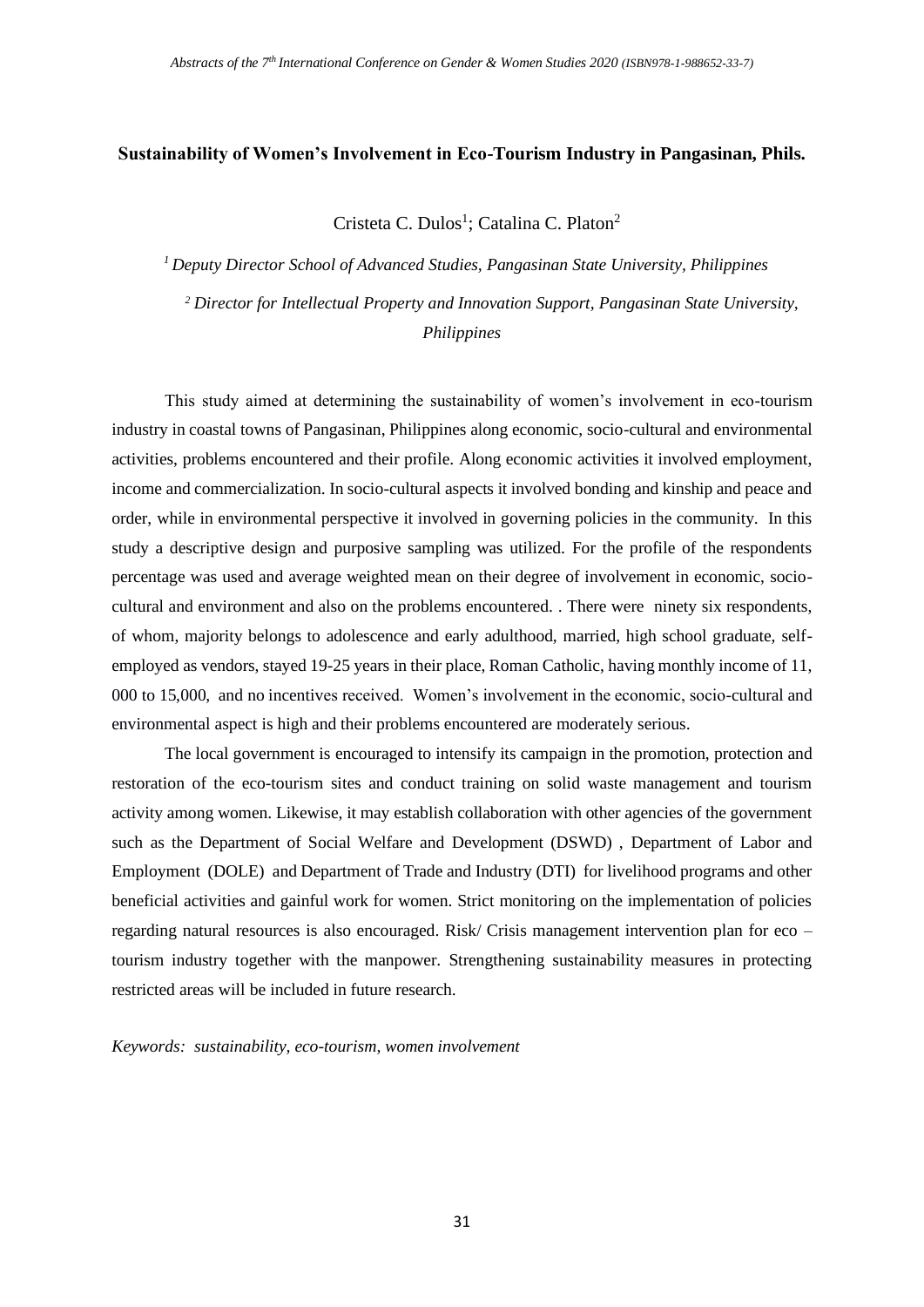## **Is the Universal Periodic Review enhancing the rights of all persons of diverse sexual orientation and gender identity?**

#### Dr. Saskia Ravesloot

#### *Paris School of International Affairs (Sciences Po), France, De Montfort University, U K*

The debate about sexual orientation and gender identity troubles our minds and creates a divide in the international human rights framework. Several countries (including the Vatican and members of the Organisation of Islamic Cooperation) contest the rights of persons of diverse sexual orientation and gender identity (SOGI), while other countries, like Canada, Sweden and The Netherlands, promote these rights. In 2006, a group of twenty-three experts drafted the Yogyakarta Principles on the application of international human rights law regarding SOGI. However, this is not a legally binding document in the international human rights framework, allowing persons of diverse SOGI to rely on when claiming their human rights. Hence, they seek justice and support through other human rights instruments, like the Universal Periodic Review (UPR). To remind States Parties of their obligations to respect, protect and fulfil human rights for all, the United Nations (UN) Human Rights Council organises the UPR, allowing UN member states to formulate recommendations to assess each other's human rights record. While quantitative research has scrutinised these recommendations and focused on the polarisation between groups of countries issuing SOGI-related recommendations, the latter have scarcely been analysed from a qualitative perspective, while questioning their binary or non-binary framing. This article examines to what extent UN member states support the rights of persons of diverse SOGI, in a non-binary and non-conforming way, allowing all members of the "Lesbian, Gay, Bisexual, Transgender, Intersex, Queer and other" (LGBTIQ+) community to be rights-holders. A qualitative study, applying Critical Discourse Analysis, examined 2,343 recommendations issued during the period 2008-2020. The majority of the recommendations received by "States under Review" reflected, however, a binary interpretation of the rights of persons of diverse SOGI, limiting rights for nonconforming individuals who do not relate to the conventional divide between women and men. In the light of these findings, this article argues that while the polarisation is less static than presumed and the existing international human rights framework responds to some extent to the needs of persons of diverse SOGI, in terms of their rights, there is a strong argument for an additional binding convention for persons of diverse SOGI, increasing the universality of the international human rights framework. This new convention preferably builds further on the Yogyakarta principles, proviso the new convention drafts the content of its articles in a non-binary manner.

*Keywords: sexual orientation, gender identity, human rights*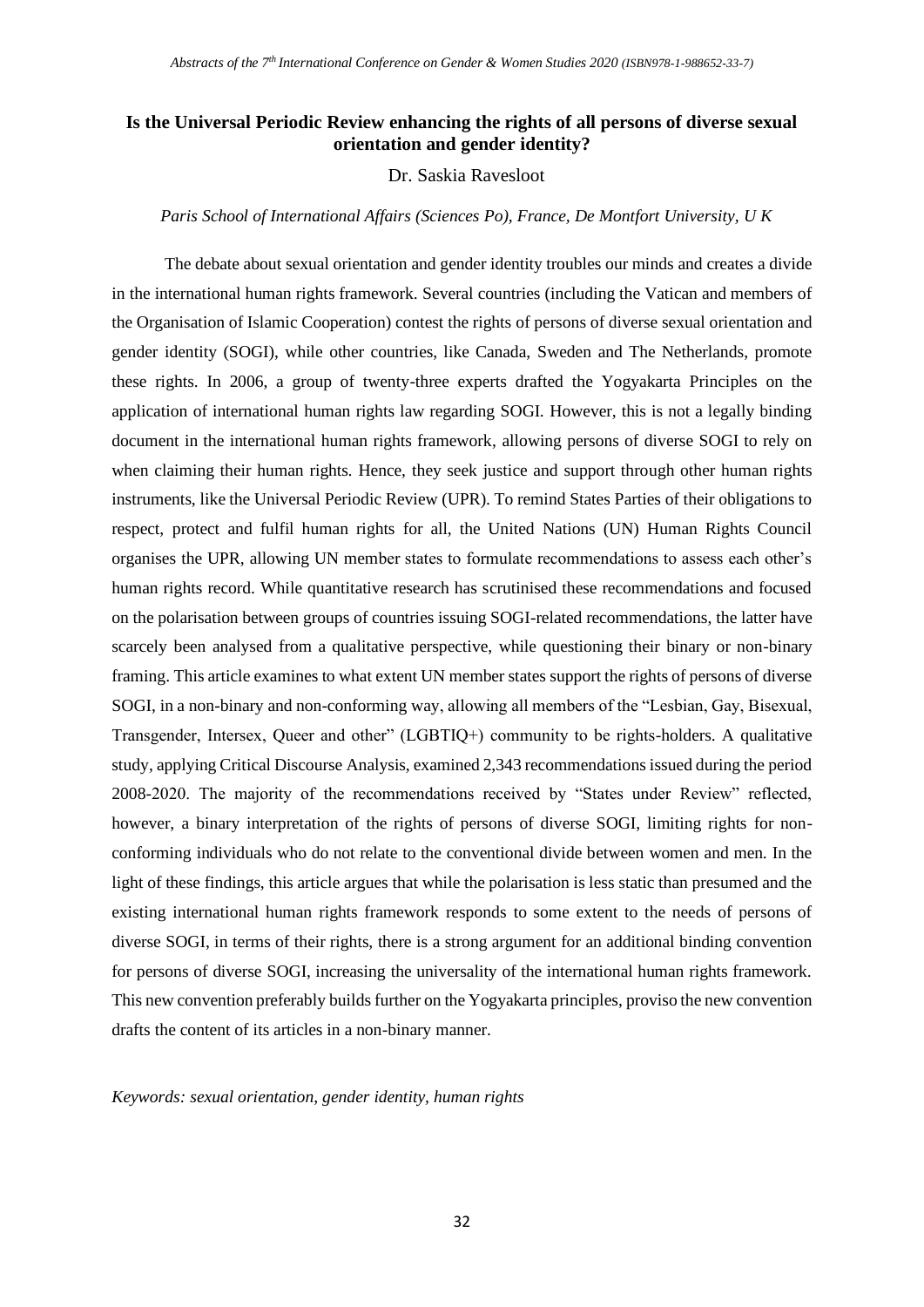## **Study to Establish the Impact of Holding Driving License on Women's Financial Inclusion: A Case of Different Social Groups from A Suburb in India**

Rahul Tiwari<sup>1</sup>, Dr Yogesh K. Garg<sup>2</sup>, Anjali Gupta<sup>3</sup>, Vedankur S. Kedar<sup>4</sup>

*1& 2Department of Architecture and Planning, Maulana Azad National Institute of Technology (MANIT), Bhopal, India*

*3& 4Department of Architecture and Planning, Maulana Azad National Institute of Technology (MANIT), Bhopal, India*

In developing countries like India gender-based discrimination and inequalities are very much apparent. Women often do not experience equal opportunities in societies, as compared with male counterparts. Therefore, social equity and financial inclusion of women has been a matter of concern across boundaries. An emerging society is the one which has empowered women. During study course, it was observed through review of literature that female's employment plays an important role in shaping her social and financial status. However, equity and inclusion of women can be achieved by improving their access to jobs and opportunities, for which mobility plays a crucial role. Access to driving permit and driving capability opens greater avenues for employment and activities of different genre, especially for women. Driving license ownership is a manifestation of humans' ability to drive four-wheeler or a two-wheeler. Also, indirectly it is a measure to safety visible in women's modal choice behaviour. In light of the same, this study focused on the possession of a driving license and investigates the impact of its possession on the financial status of women. The study has been done in a suburban region of Bhopal, a capital city of Madhya Pradesh, which is a central state of India. Household interviews were conducted in three localities with different socio-economically character. The female respondents of the household were asked to reveal the status of driving license holding and their monthly income. The monthly income data was studied in light of the driving license holding and attempt was made to establish relation between them, this exercise was done for the three localities using T-test analysis. The study further validates and accepts the hypothesis that "there is significant relation between holding of driving license and the average monthly income of women". The study then formulates a set of conclusions and recommendation based upon findings of the research, in order to improve the social and financial status of women in society. This can be achieved by improving their mobility and access to opportunities, by promoting driving license holding amongst women.

*Keywords: Gender; Equality; Mobility; Women Empowerment; Driving Licence*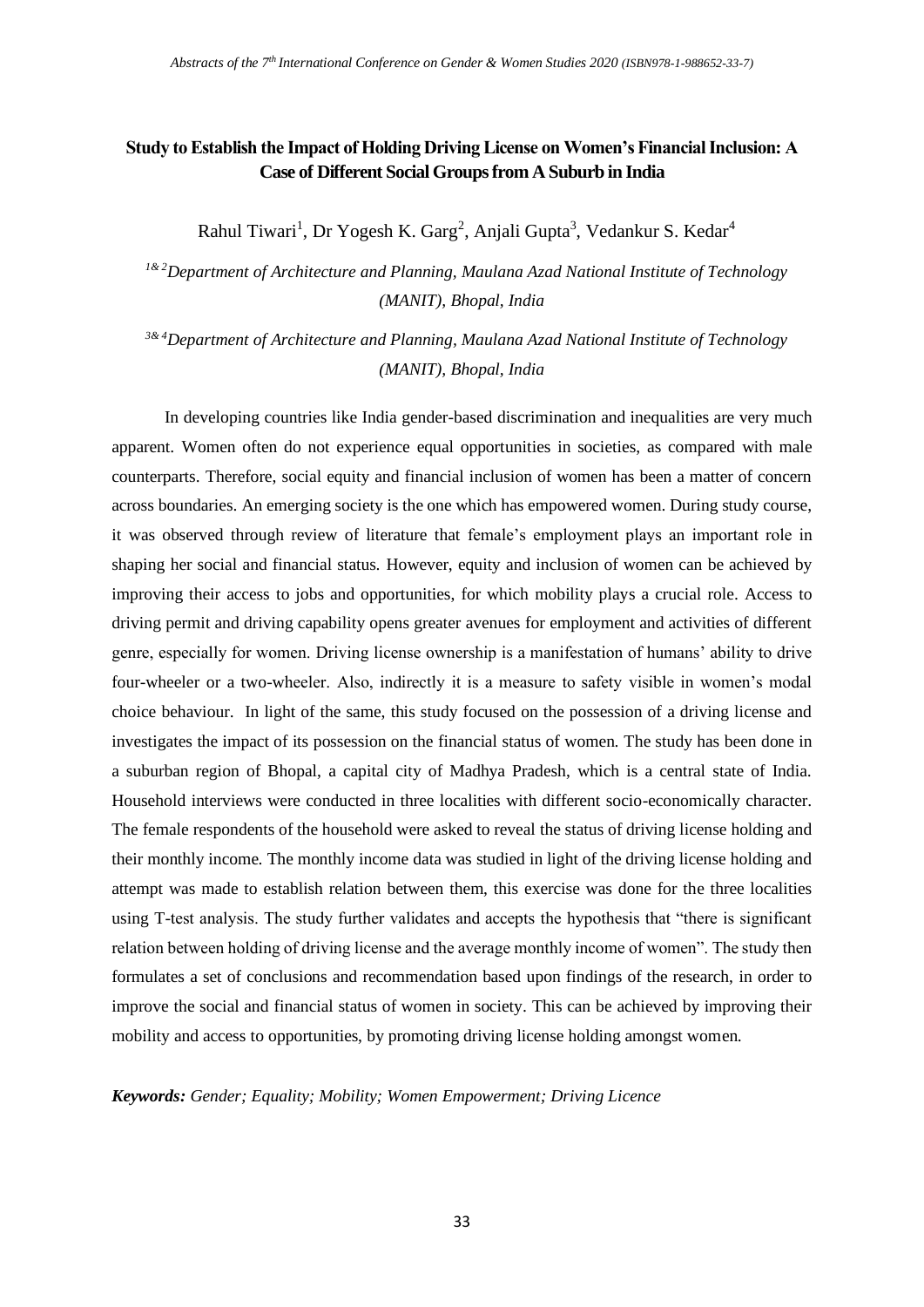#### **Gender and Social Inclusion Issues across Sanitation Chain in Tamil Nadu**

Ranjani Krishnamurthy<sup>1</sup>, Kavita Wankhade<sup>2</sup>, Gayathri Sarangan<sup>3</sup>, Abhilaasha Nagarajan<sup>4</sup>

#### *1 Independent consultant, India*

#### *2, 3 & 4Practice, Indian Institute for Human Settlements, India*

There is significant gender divide in the Water, Sanitation and Hygiene (WASH) sector in India (SuSanA, 2012). Existing evidence is clustered around gender and social inclusion (GSI) issues with respect to sanitation access. This abstract presents findings from a review of GSI across the Full Cycle of Sanitation (FCS) – access, containment, emptying, transport, treatment, and reuse, based on a study conducted in Tiruchirappalli city and Periyanaicken Palayam and Narasimhanaicken Palayam town panchayats, Tamil Nadu, India. Field visits, interviews, and focused group discussions with 118 stakeholders (73 women, 4 transgender people and 41 men) both users and providers of sanitation services informed the study. While the national response to GSI in sanitation access has focused on toilet infrastructure, safety, menstrual hygiene, and privacy issues remain unaddressed. Not all public sanitation facilities have amenities for differently abled, elderly, pregnant/postnatal women, children and transgender people, impacting their right to access toilets. This highlights a lack of participation in planning and decision making. Decisions on toilet construction and maintenance rests with men, although their awareness on building norms is limited, which has implications for safety of sanitation workers. Women remain primary custodians of household and community hygiene (World Bank, 2017). Existing solid waste management (SWM) systems are not configured to collect and process menstrual waste, causing blockage when waste is disposed of in toilets. Women as users, are unaware of related implications on the cleaners and workers. Women's engagement in the construction of containment structures is limited to being helpers to male masons. This gender-based role allocation reduces their chances of progressing to higher-paid positions such as masons, contractors, or leadership roles. Both desludging operations and maintenance of treatment plants are dominated by men, with lesser scope for participation of women. In SWM, men undertake mechanised work while women engage in collection and sorting, reporting to male supervisors. Analysis of GSI in FCS reveals that women are mostly passive users and have no or limited role in the design, planning and implementation across the FCS. As workers/ service providers, women have lesser avenues to move up the ladder or seldom get preference in bidding of tenders. The consequences of this disparity reflect as increased harm, violation of rights, and reduced access to welfare measures. The study presents the range of structural issues to participation of women and marginalised groups across the FCS, which could set the agenda for further research informing policy and practice.

*Key words: Gender inequality, sanitation, social exclusion, WASH*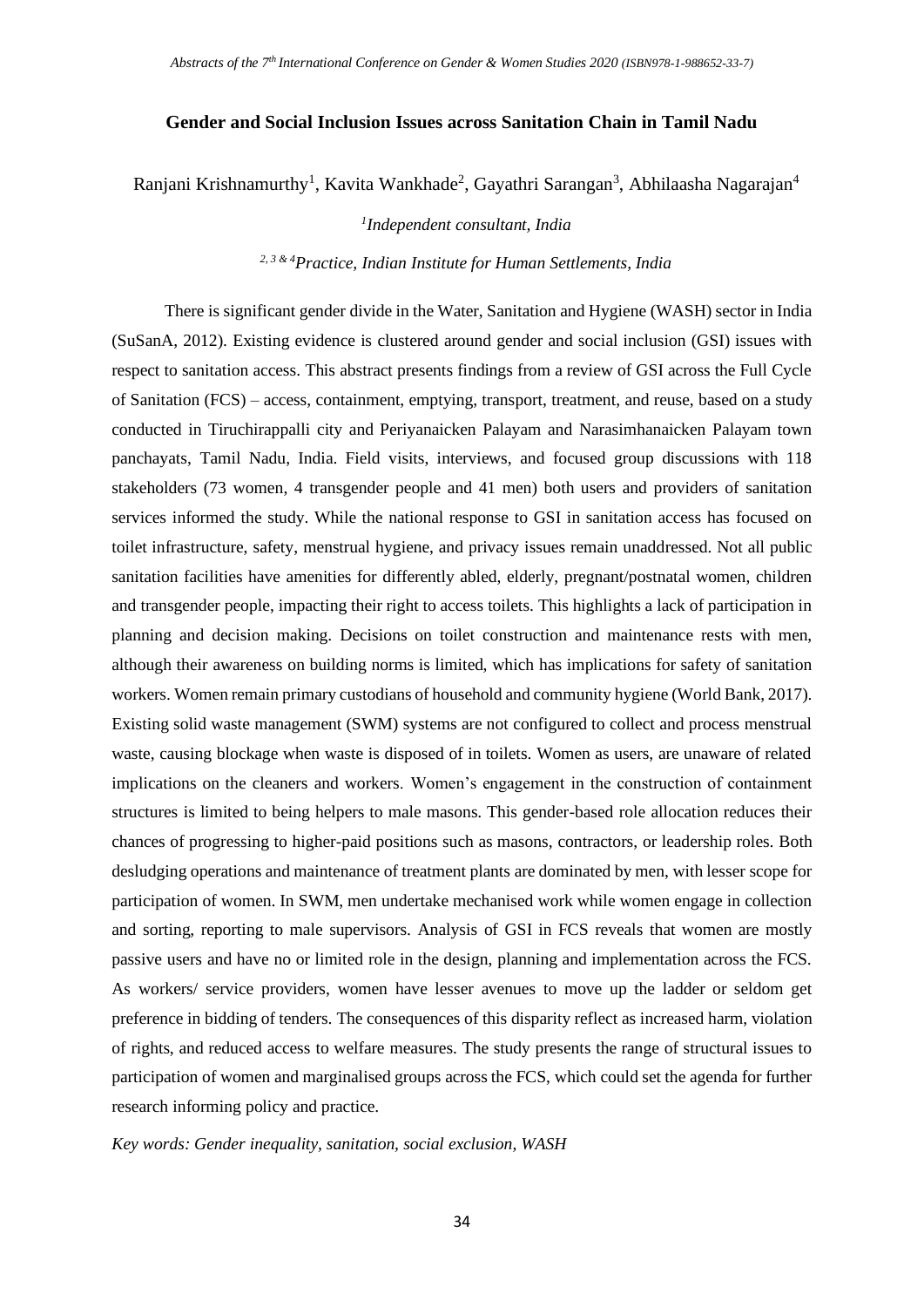## **Gender Mainstreaming of Women in Peace and Security Forces: A Study of Women (Mahila) Constables Serving in the Border Security Force (BSF), India**

#### Ashima Grover

## *Department Cum Centre for Women's Studies and Development, Panjab University, Chandigarh, India*

A career in the armed forces has traditionally been deemed as exclusively male-dominated. However, women today are able to break the glass ceiling and enter into such professions considered to be carved only for men. Out of all the Central Armed Police Forces (CAPF), the most demanding service in terms of service conditions is that of Border Security Force (BSF) where the duties are in remote border areas in harsh environments. Thus, this job throws its own peculiar gender issues as a job in the forces is still seen as an unconventional option for women. From a sample of 50 BSF Women (Mahila) Constables stationed at Ferozepur, Punjab, the study explores the various socio-economic issues and challenges faced by them from a sociological perspective. The main objective of the study is to examine their service conditions keeping in mind the availability of infrastructure provided for their overall physical, mental and emotional health and well-being. The data has been collected through both primary and secondary sources. The methods employed during data collection consist of a semistructured questionnaire and Focus Group Discussions (FGD). In-depth case studies have also been conjointly recorded by the researcher. Women certainly have an integral role to play in peacebuilding. Therefore, the endeavour of the paper is to bring to the surface the need for facilitating a constructive human resource management model which would foster a gender – sensitive and inclusive workplace as far as border management and other spheres of peace and security are concerned.

*Key words: Women (Mahila) Constables, Border Security Force, glass-ceiling, human resource management, gender- sensitive.*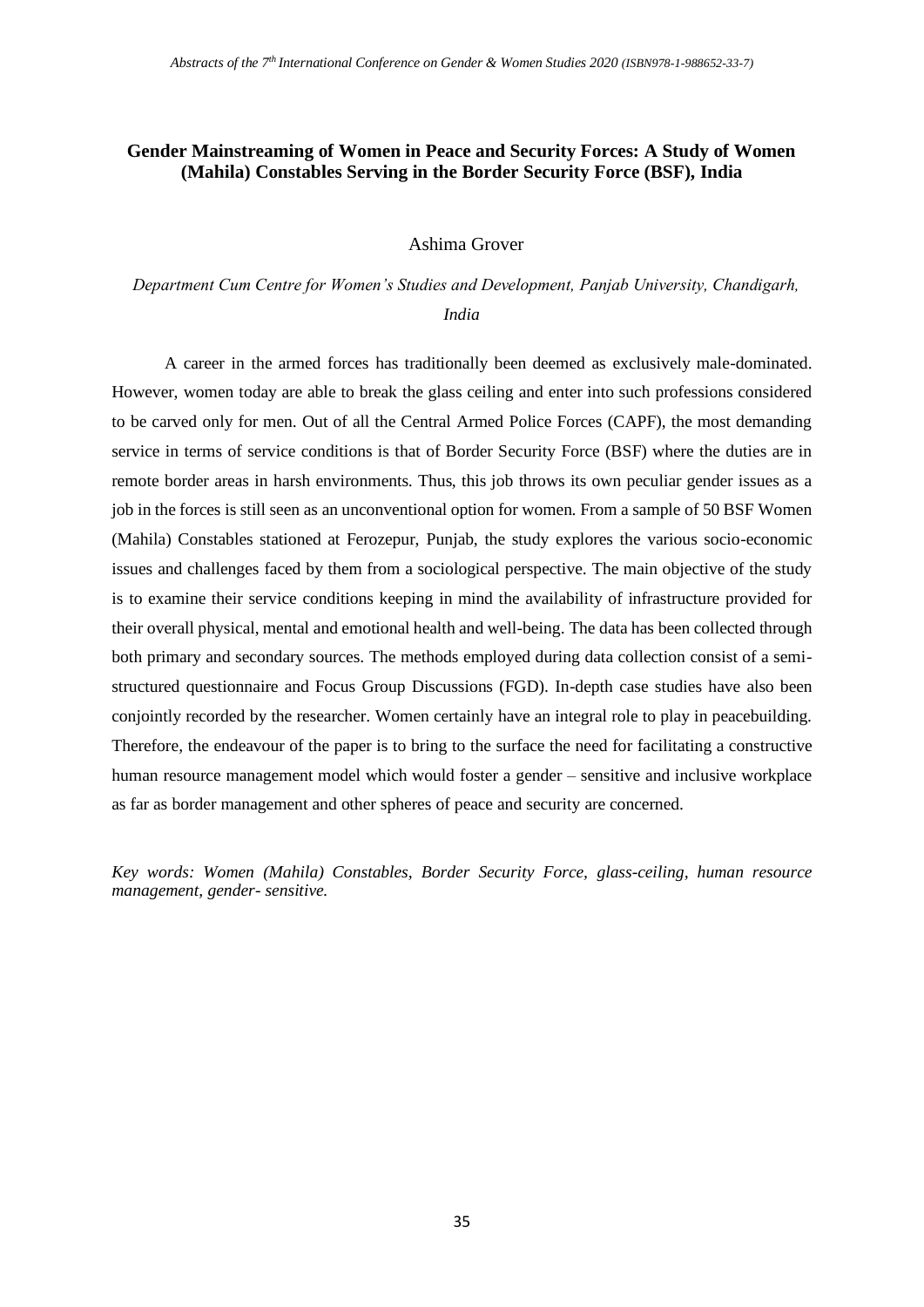## **Under the patriarchal umbrella: Image of women in Polish school textbooks - a content analysis.**

### Dr Aleksandra Gajda

#### *The Maria Grzegorzewska University, Warsaw, Poland*

The analyzes included the content of 75 textbooks, workbooks and reading books on mathematics and Polish language for primary school. The research methodology was based on elements of constant comparison method (Glaser & Strauss, 1967; Strauss & Corbin, 1990) and narrativedeconstructive model of analysis (Kabira & Masinjila, 1997). We coded information for 11,911 male and female characters. Significant differences were identified in the number of male and female characters, their age, financial resources, occupation, family roles and mental characteristics. Male characters dominated in all books, they were usually presented as high earners and holding managerial positions. On the other hand, female characters were presented more often as wives, with fewer financial resources and requiring care. Furthermore, significant differences were found in the number of female and male authors of textbooks and source content, there were significantly fewer women than men among the authors. The results are discussed in light of Bourdieu's concept of social reproduction and compared with a content analysis of European and worldwide textbooks.